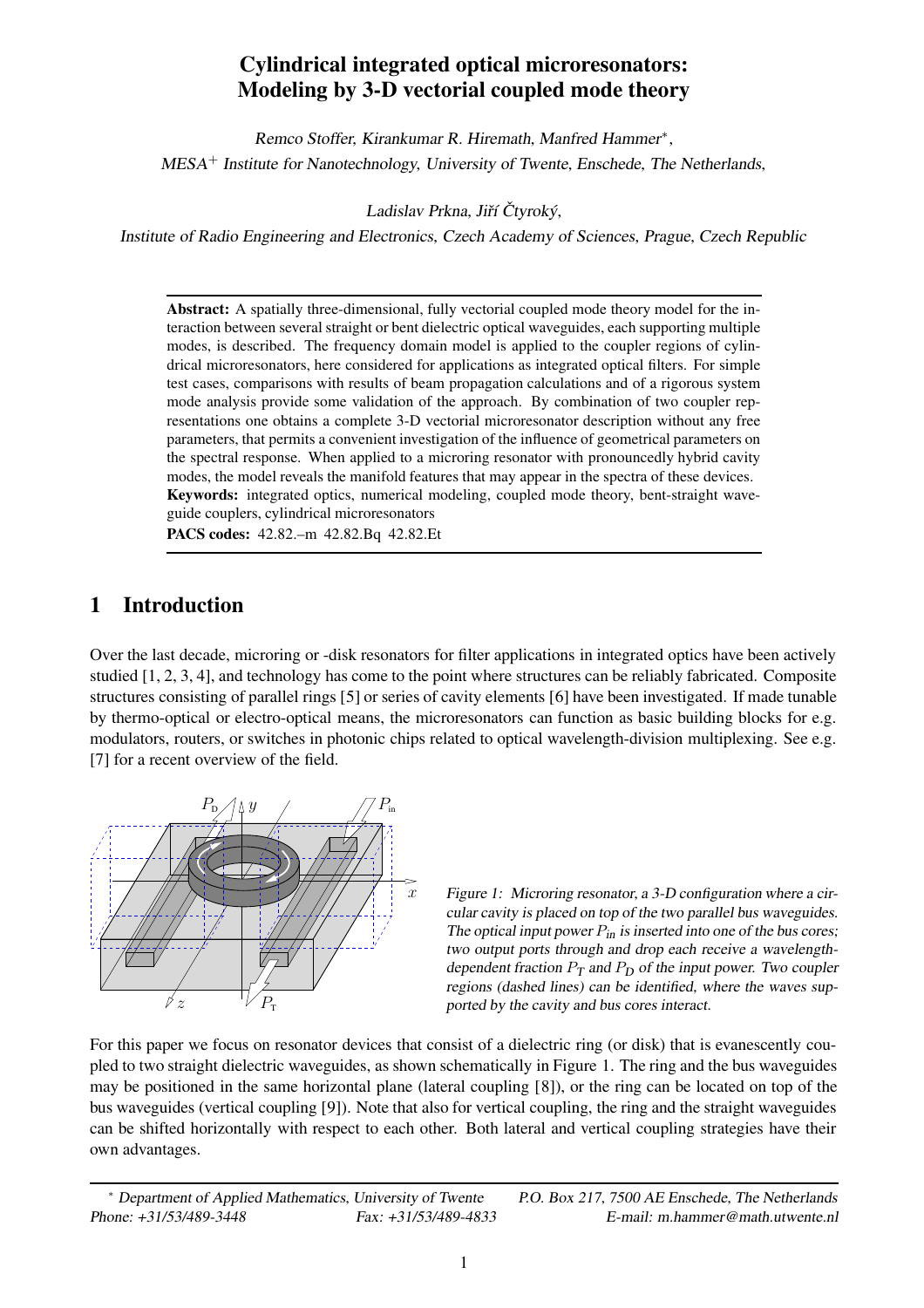When coupling laterally, one single lithography step is sufficient to define both the bus waveguides and the cavity, allowing for precise alignment control. However, the level of interaction that is needed for the desired resonator performance may require a precisely defined small gap between cavity and bus waveguides, which can be difficult to attain with conventional lithography. This problem can be solved by e.g. employing elliptic cavity shapes, or by adding straight segments to a ring in the coupling section ("racetrack" configuration, [2]). These options, however, have the disadvantage of lowering the minimum bend radius, and thus increasing the intrinsic loss of the cavity when keeping the same circumference, i.e. when keeping the same free spectral range.

In a vertically coupled configuration the vertical gap between the bus waveguides and cavity is defined by means of the deposition step of the buffer material on top of the straight waveguide. The thickness can be controlled with great accuracy, and layers can be made almost arbitrarily thin. Therefore, the coupling strength between the bus waveguides and the cavity can be adjusted very precisely. It is, however, difficult to properly align the cavity exactly with respect to the straight waveguides. Also, imperfect planarization of the buffer material can lead to vertical steps along the light path in the cavity, causing additional scattering loss and possibly reflections at these locations.

In the design of these microresonator structures, it is of vital importance to know the dependence of the coupler performance on the structural parameters. The interaction strength should have the correct magnitude, and should not be too sensitive to the technologically most uncertain parameters (e.g. the horizontal gap for lateral coupling, or the horizontal alignment for vertical coupling). For horizontal coupling, a dimensionality reduction from the full three-dimensional structure to a two-dimensional one can be attempted by means of effective-index like projections methods [1, 2, 10]. Then, two-dimensional simulations can be employed to estimate the bus waveguide-cavity interaction. Among the possible methods are the prominent Finite Difference Time Domain algorithm (FDTD) [11], the application of Helmholtz solvers [12, 13], or modeling in terms of 2-D Coupled Mode Theory (CMT) [14]. Of these, CMT is by far the most efficient method, and has the additional advantage of providing data for the local amplitudes and phases for all the modes that are taken into account. The CMT approach implements directly the physical notions that are usually employed in description of the resonator devices, in contrast to some of the other methods, where an extraction of the complex modal amplitudes is rather difficult, especially if multiple cavity modes are involved.

For the case of vertical coupling, or when effective index methods are simply not accurate enough in the lateral coupling case, fully three-dimensional simulations are required. Additionally, the vectorial nature of the fields may be important; the modes of a bent waveguide or of a straight high-contrast waveguide can be strongly hybrid [15, 16, 17]. In three dimensions, rigorous simulations like FDTD or frequency domain finite element discretizations are almost prohibitively time- and memory-consuming, especially if one wants to perform parameter scans for optimization purposes. So, a more or less rigorous coupled mode theory is a good choice for this problem.

Manifold CMT variants have been proposed, for a variety of different domains of applications [18, 19, 20, 21]. Among these several studies (see e.g. [22, 1, 2, 23, 10, 8]) deal with the evanescent interaction of waves in circularly bent and straight waveguides; these differ in particularly in the way the cavity fields are computed and/or approximated (frequency domain bend modes or time domain gallery resonances), and in the soundness of the heuristics that are applied in the derivation and solution of the coupled mode equations. All of these studies describe spatially 2-D implementations, in some cases applied to refractive index profiles that stem from effective index projections of 3-D structures (exception: coupling to microspheres [23]). A few, rather heuristic, trials for 3-D versions [24, 25] exist as well.

This paper describes an implementation of fully vectorial three-dimensional coupled mode theory, valid in principle for an arbitrary number of (possibly multi-modal) waveguides that can be either straight or circularly bent. The formulation given in Section 2 is based on a variational or reciprocity technique [26, 19] and a study for straight waveguides [27]; it highly resembles the previous 2-D version in Ref. [14]. The outline of the formalism is followed by three examples: Two parallel, straight, high-contrast rectangular cores (Section 3.1), next a vertically-coupled multimodal disk resonator (Section 3.2), and finally a microresonator whose ring supports pronouncedly hybrid modes (Section 3.3). One should emphasize that we are interested here not in an abstract model including fit parameters, but in an effective and accurate tool for ab-initio design.

The CMT approach requires as basis fields solutions of the Maxwell equations for the constituting elementary problems. In case of the 3-D setting these are mode profiles of straight and bend waveguides (or disk profiles)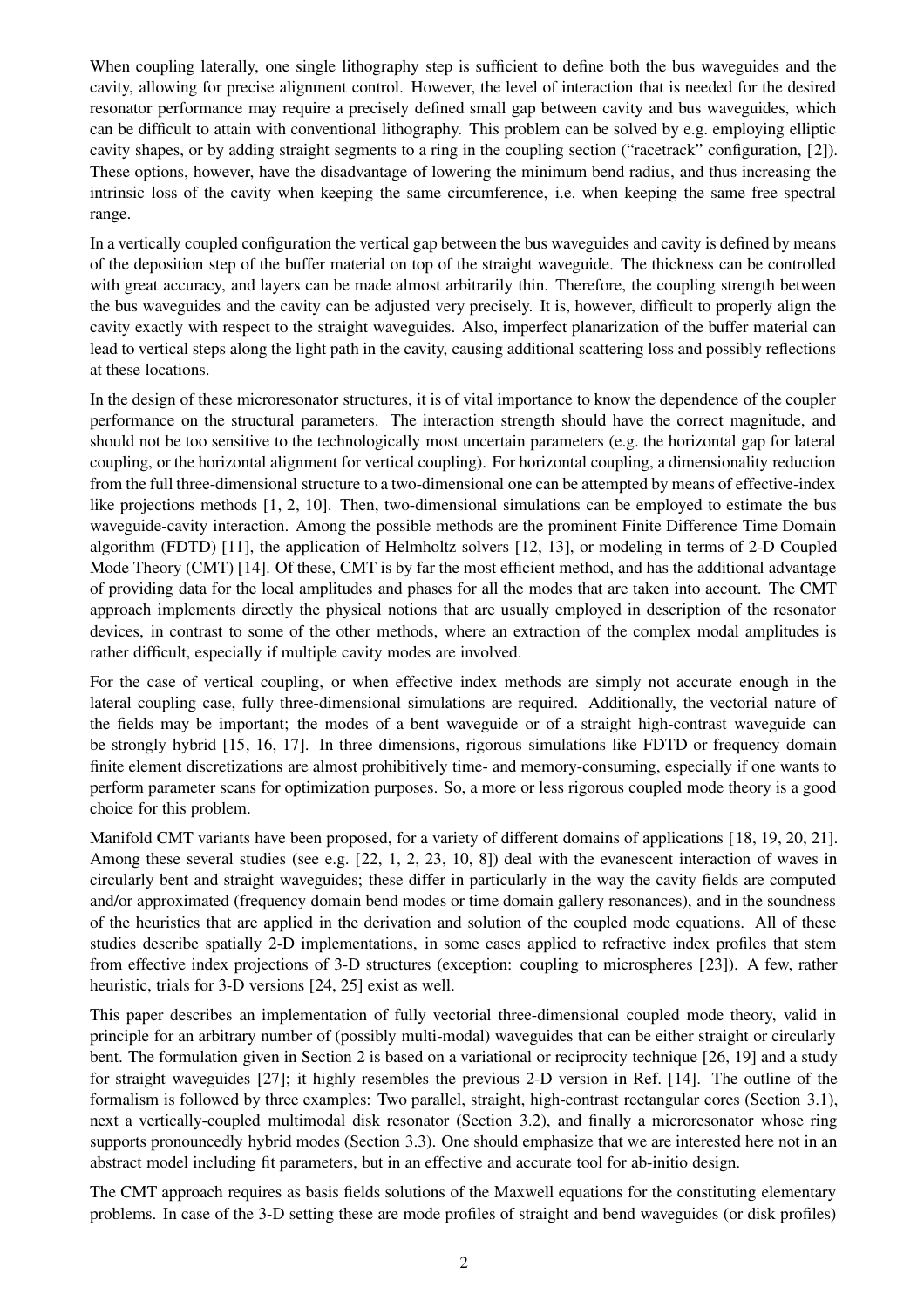with two-dimensional cross sections, the computation of which is in itself a nontrivial and sometimes timeconsuming task. For the present investigation we can profit from a recently presented semianalytical algorithm based on film-mode matching, as described in Refs. [28, 29, 17]. The analytical field representation on a laterally (bend modes: radially) unbounded cross section domain proves to be highly advantageous for the numerical evaluation of the CMT integrals.

## **2 Theoretical framework**

In line with the most common ring-resonator model, we assume that the interaction between optical waves in the bus waveguides and the cavity can be restricted to two "coupler regions" around the points where the cores are in closest proximity. In the sketch Figure 1, the dashed lines indicate these regions. Given appropriate modal basis fields of the cavity and of the straight waveguides for a representation of the field outside the couplers, and a suitable description of the coupler performance, it is straightforward to establish a model for the full resonator device. For details we refer to Refs. [30, 21, 31], and to Ref. [14] for the case of multimode cavities that is relevant for the examples in Sections 3.2.2 and 3.3.2.

This modeling strategy requires a representation of the cavity-bus-interaction in terms of scattering matrices. Figure 2 shows a top view and cross section of a generic coupler structure, and the enclosure by a rectangular computational window. We aim at a description of the interaction in terms of coupled mode theory, where, with the exception of the additional integrations along the vertical axis, the formalism is basically identical to the 2-D case detailed in Ref. [14]. Still, for completeness the basic equations are outlined below.



Figure 2: Top view of the coupler region (a) and cross section (b) through the symmetry plane, for a cavity with radius R. A rectangular computational window  $[x_i, x_0] \times [y_b, y_t] \times [z_i, z_0]$  contains the region where the waves in the cavity and in the bus waveguide interact. The optical field in the full structure (b) is assumed to be well represented by the modal solutions supported by the permittivity distributions of the straight waveguide (c) and the bend (d).

What follows is meant for the frequency domain; all optical waves oscillate with a time dependence  $\sim \exp(i\omega t)$ where the real frequency  $\omega = k/\sqrt{\epsilon_0\mu_0}$  is given in terms of the vacuum wavelength  $\lambda = 2\pi/k$ , for vacuum wavenumber k, permittivity  $\epsilon_0$ , and permeability  $\mu_0$ . We adopt Cartesian coordinates x, y, z as introduced in Figure 2.

The coupled mode theory model rests on the assumption that the field solution with electric part  $E$  and magnetic part H, for the full composite coupler structure as given by the permittivity  $\epsilon$ , can be adequately represented as a superposition of a number of known electromagnetic fields  $(E_m, H_m)$  that are valid solutions of the Maxwell equations for problems specified by permittivity profiles  $\epsilon_m$ . In general the choice of the constituting structures, and the selection of basis fields that are supported by these, is a matter of physical intuition, and usually also of convenience. The obvious guideline (cf. Eq. (5)) is that the differences  $|\epsilon - \epsilon_m|$  between the permittivities of the full and of the constituting structures are as small as possible, while it is still convenient to compute the required basis solutions. Note that in general for each constituting permittivity profile several modal solutions exist, that can be relevant for the field in the full structure. To avoid notational overhead, here we assume that a discrete set of basis fields  $(E_m, H_m)$  related to permittivities  $\epsilon_m$  is known, where the constituting profiles  $\epsilon_m$ are not necessarily distinct.

For the coupler of Figure 2, a natural division is hinted at by the sketches (c) and (d). One expects that the field in the full structure with cross section Figure 2(b) can be described properly by bend modes supported by the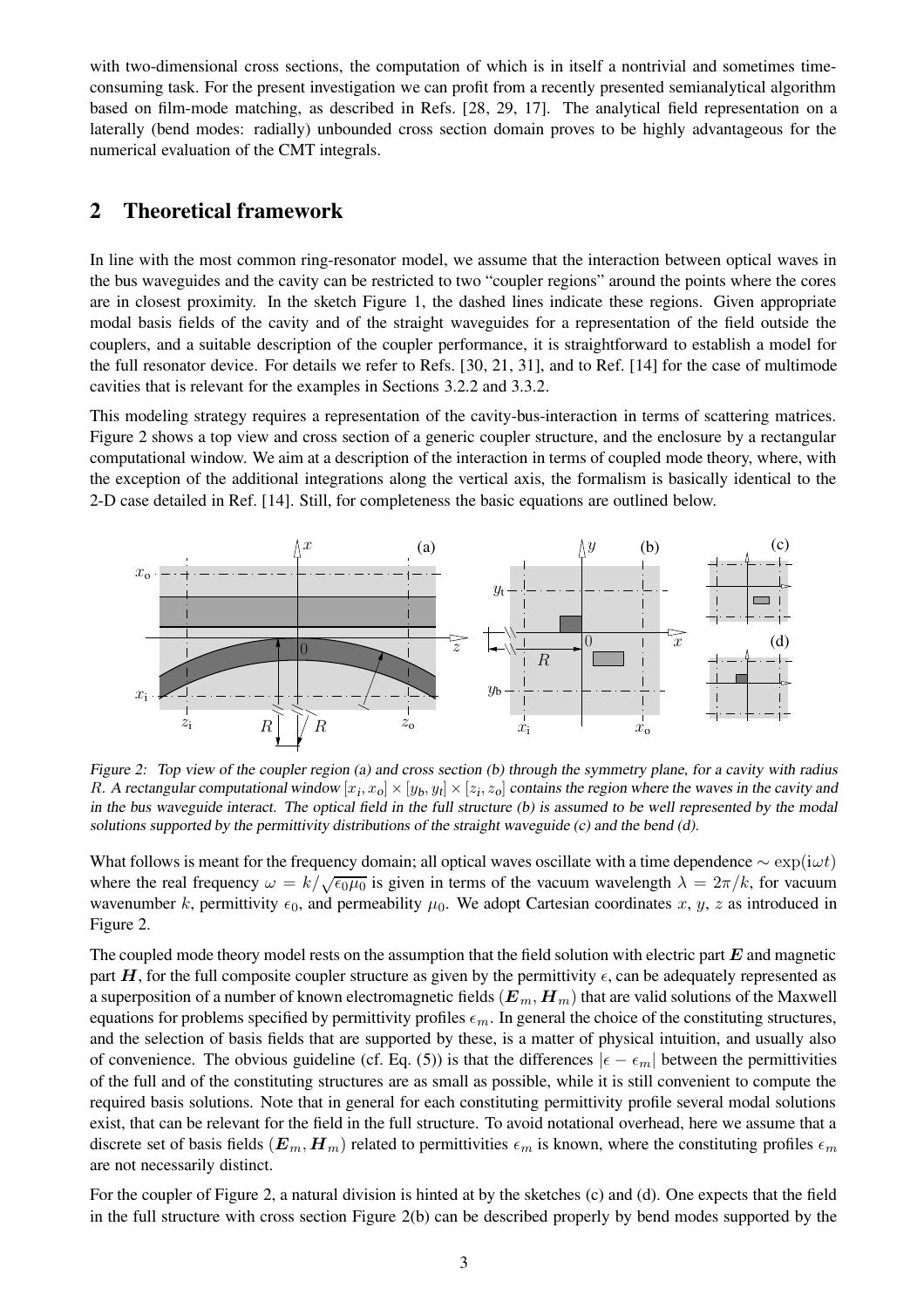ring cavity (Figure 2(d), a segment of the ring core in an otherwise homogeneous cladding), superimposed with guided modes of only the straight waveguide (Figure 2(c), the straight core and cladding, for an absent ring). For the present discussion we restrict the basis fields to unidirectional mode propagation in all guiding regions, as indicated by the arrows in Figure 1. Reflections of optical waves in the coupler regions are thus neglected. The approximation can be more or less appropriate for a specific structure; unfortunately, this can not be checked directly within the coupled mode formalism. For the devices considered in Section 3 however, we expect only minor contributions of reflected waves, due to the relatively large cavity radii with longitudinally smoothly varying permittivity profiles in the coupler regions. According to the comparison with rigorous numerical simulations (2-D) in Ref. [14], disregarding reflections can be an adequate approximation even for quite small, high contrast cavities, at least what concerns the spectral power transmission.

Then for the coupled mode approach one assumes that the optical field of the complete structure can be approximated well by a linear combination of the basis fields, each modulated by an amplitude function that depends on only one variable, where the choice of this evolution variable is rather arbitrary. Obvious options for the present bent-straight waveguide coupler are either the Cartesian coordinate  $z$  along the axis of the straight core, or the angular coordinate of the cylindrical system related to the circular cavity. As the more convenient alternative we opt for the Cartesian z-coordinate as the evolution variable for all basis fields, such that the ansatz for the complete field reads:

$$
\boldsymbol{E}(x, y, z) = \sum_{m} A_{m}(z) \, \boldsymbol{E}_{m}(x, y, z) \,, \qquad \boldsymbol{H}(x, y, z) = \sum_{m} A_{m}(z) \, \boldsymbol{H}_{m}(x, y, z) \,. \tag{1}
$$

Here the terms  $E_m(x, y, z)$  and  $H_m(x, y, z)$  consist of the mode profiles, multiplied by the appropriate exponential dependences on the respective propagation coordinate. In case of the bend modes used for the representation of the field in the cavity, the full basis fields (vectorial mode profile and the dependence on the angular coordinate) have to be transformed from their natural cylindrical coordinate system to the Cartesian one; cf. the 2-D case [14] for details of the ansatz. We assume that all basis fields are power-normalized, i.e. the z-component (modes of the straight waveguide) or the angular component (bend modes of the cavity) of the Poynting vector associated with the respective mode profiles evaluates to unity. Note that even quite radiative bend modes decay sufficiently fast for large radial coordinates [32]; problems due to non-convergent integrals do not arise.

To derive evolution equations for the amplitudes  $A_m$ , we make use of Lorentz' reciprocity theorem [19], which is a direct consequence of the Maxwell equations. It states the following equality for solutions  $(E_p, H_p)$  and  $(E_q, H_q)$  of structures with (real) permittivity distributions  $\epsilon_p$  and  $\epsilon_q$ , respectively:

$$
\nabla \cdot \left( \boldsymbol{E}_p \times \boldsymbol{H}_q^* + \boldsymbol{E}_q^* \times \boldsymbol{H}_p \right) = -\mathrm{i} \omega \epsilon_0 \left( \epsilon_p - \epsilon_q \right) \boldsymbol{E}_p \cdot \boldsymbol{E}_q^* \,. \tag{2}
$$

By applying Eq. (2) to the composite fields (1) with the full permittivity  $\epsilon$  on the one hand, and to one of the basis fields  $E_k$ ,  $H_k$  with the related constituting permittivity  $\epsilon_k$  on the other hand, one obtains, after integrating over the  $x-y$ -cross-section plane

$$
\iint \nabla \cdot \sum_{m} \left( A_m \mathbf{E}_m \times \mathbf{H}_k^* + \mathbf{E}_k^* \times A_m \mathbf{H}_m \right) dx dy = -i \omega \epsilon_0 \iint \sum_{m} A_m \left( \epsilon - \epsilon_k \right) \mathbf{E}_m \cdot \mathbf{E}_k^* dx dy. \tag{3}
$$

Since the amplitudes  $A_m$  depend only on the evolution coordinate z, this can be rewritten as

$$
\sum_{m} \frac{dA_m}{dz} \iint e_z \cdot (\boldsymbol{E}_m \times \boldsymbol{H}_k^* + \boldsymbol{E}_k^* \times \boldsymbol{H}_m) dx dy
$$
\n(4)

+ 
$$
\sum_{m} A_m \iint \nabla \cdot (\boldsymbol{E}_m \times \boldsymbol{H}_k^* + \boldsymbol{E}_k^* \times \boldsymbol{H}_m) dx dy = -i\omega \epsilon_0 \sum_{m} A_m \iint (\epsilon - \epsilon_k) \boldsymbol{E}_m \cdot \boldsymbol{E}_k^* dx dy
$$
,

where  $e_z$  is the unit vector in the z-direction. In the second summation, one recognizes the left-hand side of Lorentz' reciprocity theorem (2). The substitution simplifies the equation as

$$
\sum_{m} \frac{dA_m}{dz} \iint \mathbf{e}_z \cdot (\mathbf{E}_m \times \mathbf{H}_k^* + \mathbf{E}_k^* \times \mathbf{H}_m) dx dy = -i\omega \epsilon_0 \sum_{m} A_m \iint (\epsilon - \epsilon_m) \mathbf{E}_m \cdot \mathbf{E}_k^* dx dy.
$$
 (5)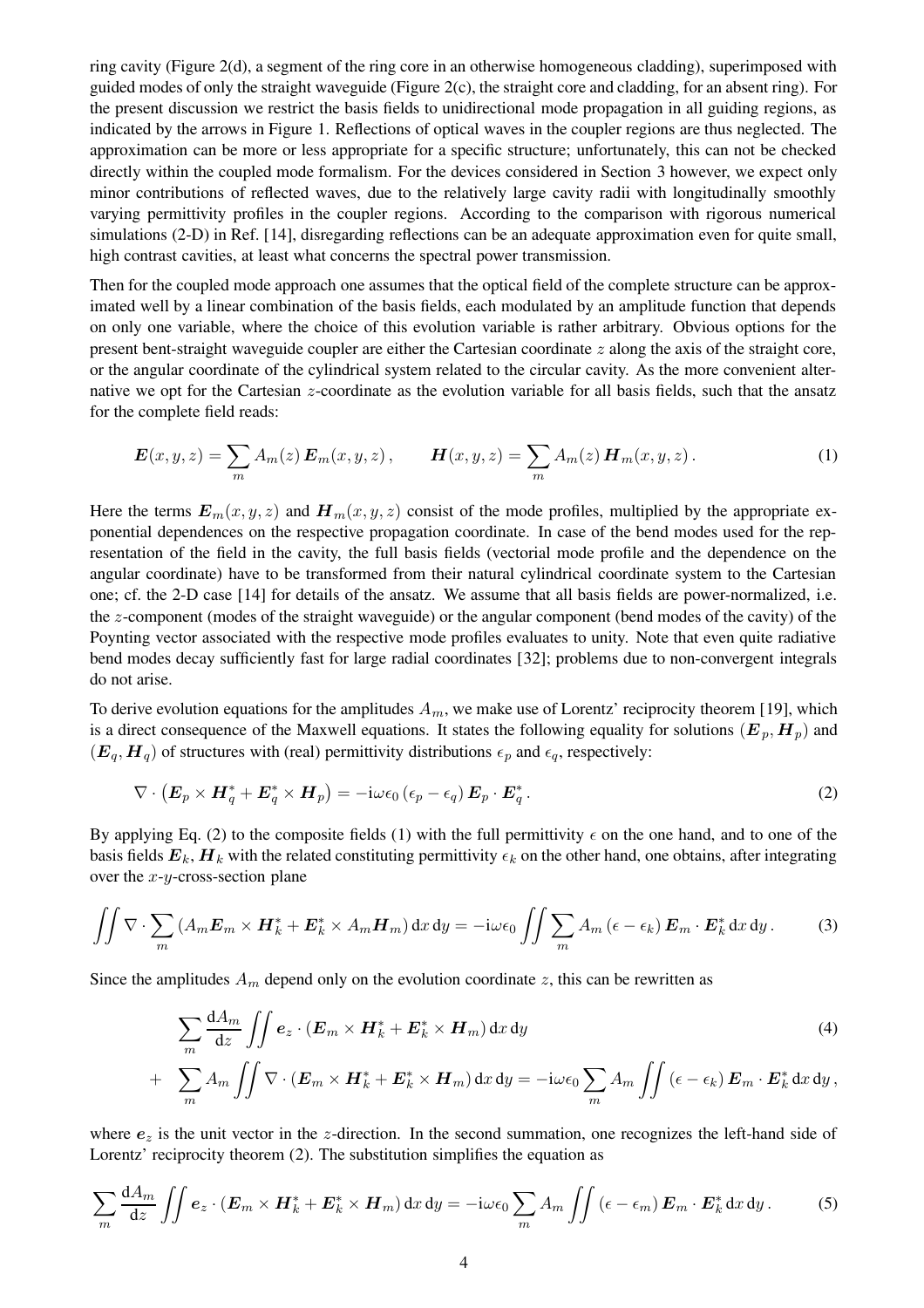Upon combining the amplitudes  $A_m$  into a single vector  $A$ , we end up with the matrix equation

$$
O(z)\frac{dA}{dz}(z) = C(z) A(z),
$$
\n(6)

with z-dependent (power-) coupling matrices O and C, whose entries are given by the integrals on the left and right hand sides of Eq. (5). By numerical evaluation the system of equations (5) or (6) is finally solved for the unknown mode amplitudes. The procedure consists of the numerical integration of the differential equation along the z-interval  $[z_i, z_o]$  that represents the coupler region, with repeated numerical quadrature of the local integrals over a suitable transverse computational window  $[x_i, x_o] \times [y_b, y_t]$  (where in particular a large interval along the x-direction can be required, if highly radiative bend mode profiles are involved). Due to the linearity of the system, this procedure can be formulated directly for the transfer matrix that relates the amplitudes  $A(z_0)$ in the output plane of the coupler to the amplitudes  $A(z_i)$  in the input plane.

According to Refs. [33, 14], for specific structures the elements of the resulting transfer matrix that correspond to the power transfer to the straight waveguide exhibit a rather oscillatory behaviour with respect to the extension  $z_0$  of the longitudinal computational interval, even for z-positions beyond the region where one can expect the interaction to be significant. These oscillations are caused by non-negligible strengths of the radiating fields from the cavity, in the output plane of the coupler and outside. One can extract the proper stationary amplitudes of the straight waveguide modes, even for a seemingly too small computational  $z$ -interval, by projecting the full field Eq. (1) at  $z = z_0$  onto the respective basis mode profiles ("taking overlap integrals"). See Refs. [33, 14] for details of this procedure. Oscillations of this kind are not observed for the transfer matrix entries related to the power transfer to the bend modes.

Finally, by incorporating the straight mode projections into the transfer matrix, one obtains the required scattering matrix S for the coupler regions. In the following sections we adopt a symbolic notation for the modal basis fields to identify the entries  $S_{oi}$  of the scattering matrix. The element  $S_{oi}$  ("coupling coefficient") corresponds to the interaction between input mode  $i$  and output mode  $o$ , where, for properly power-normalized basis modes, the absolute square  $|S_{oi}|^2$  of this quantity can be interpreted as the relative power transferred to mode o, given a single unit input in mode i.

Once the coupler scattering matrices and the propagation constants for the cavity modes are available, evaluation of the power transfer of the full microresonator device is straightforward. We apply the equations for multimode configurations given in Ref. [14]. All results in Sections 3.2.2 and 3.3.2 are meant for arrangements with two parallel bus waveguides and identical coupler regions, i.e. structures with twofold symmetry with respect to the planes  $x = 0$  and  $z = 0$  in Figure 1. An analogous treatment can be applied to cavities coupled to a single bus waveguide, or to non-symmetric two-bus configurations, with e.g. different gaps in the two coupler regions, due to a misalignment of the cavity during fabrication [14].

In principle, for calculating the spectral response of the microresonator one needs to repeat the entire procedure (mode analysis, CMT integration, evaluation of the resonator power transfer) for a sequence of wavelengths. However, if only a narrow wavelength range is of interest, one can expect that the coupler scattering matrices are almost constant over that range, and that the resonances in the cavity loop originate from an also only moderate variation of the propagation constants of the cavity modes with the vacuum wavelength. Consequently, the spectral results in Section 3 are evaluated by calculating the coupler scattering matrices once for a central wavelength, and by employing a linear (interpolated) wavelength dependence of the propagation constants of the cavity modes, where suitable correction terms take into account that substantial parts of the cavity are included into the coupler scattering matrices. Explicit expressions are given in [14]; we observed this to be an excellent approximation. If necessary, an easy way to improve the spectrum evaluation would be to employ higher order functions for the complex scattering matrices and the effective indices of the cavity modes, in each case determined as interpolations through a few complete CMT calculations for different wavelengths.

## **3 Numerical results**

The basis fields for the CMT computations in this section are generated by a rigorous, fully vectorial mode solver for straight and bent dielectric optical waveguides, based on the film-mode-matching (FMM) method. A modal eigenvalue problem is tackled semi-analytically by dividing the waveguide cross section plane into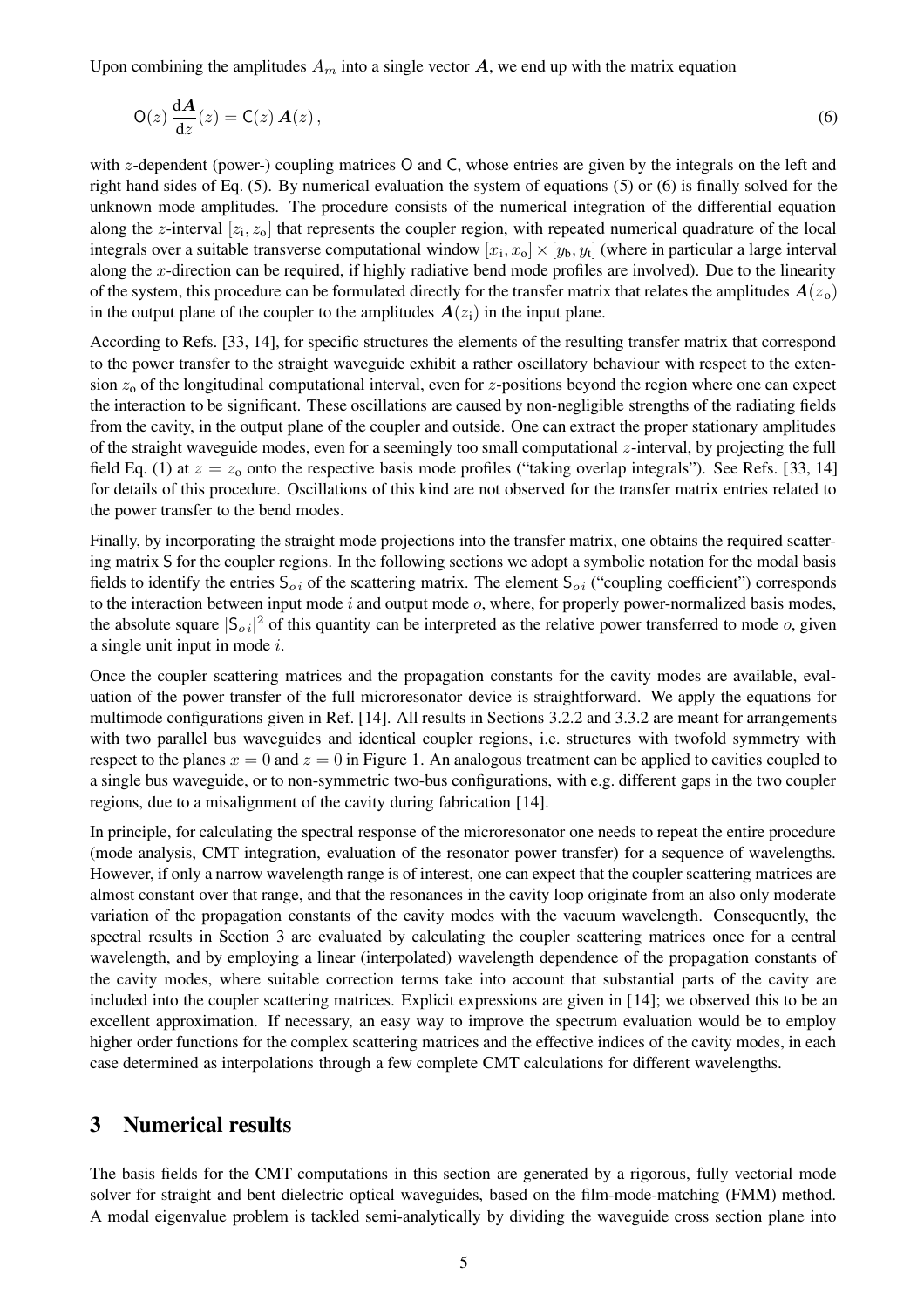vertical slices, such that the permittivity profile is constant along the horizontal / radial axis. Separately on each slice, the modal field is expanded into eigenfunctions (modes of 1-D multilayer slab waveguides) associated with the respective local refractive index profile, where the sets of eigenfunctions are discretized by employing Dirichlet boundary conditions on horizontal planes suitably far above and below the interesting region around the waveguide core. The 3-D modes are found where the expansions on the individual slices can be connected such that the full field satisfies the continuity requirements at the vertical slice interfaces, and shows the appropriate behaviour in the outer slices. While the algorithmic details can be found elsewhere [28, 29, 17], for completeness we mention the few numerical parameters that enter the mode analysis procedures. These are the numbers of slab modes  $M<sub>s</sub>$  per slice and polarization direction, and the vertical computational window  $[y_{\mathsf{b}}^{\mathsf{M}}, y_{\mathsf{t}}^{\mathsf{M}}].$ 

Once the basis fields are at hand, the CMT model requires numerical procedures at two other places, i.e. for the repeated evaluation of the integrals in Eq. (5) over the transverse computational window (so far only a simple trapezoidal rule is applied, though with proper positioning of the meshpoints for the quadrature of the discontinuous, piecewise smooth integrands, and with duplicated nodal values at discontinuities), and for the integration of the system of ordinary differential equations Eq. (6) (here we implemented a Runge-Kutta scheme of order four [34]). Apart from the respective extensions of the computational window, the stepsizes  $\Delta x$ ,  $\Delta y$ for the summation of the transverse integrals, and  $\Delta z$  for the solution of the ordinary differential equation enter as numerical parameters. Note that the basis fields for the CMT analysis are given quasi-analytically; the spatial discretizations do not influence the computation of mode profiles and propagation constants.

## **3.1 Straight waveguide coupling**

As a test of the CMT implementation, we consider briefly an example of two parallel straight waveguides. Identical programs as for the bent-straight waveguide couplers in Sections 3.2.1 and 3.3.1 are applied. Figure 3 introduces the coupler cross section which consists of two silicon-nitride cores on top of a silicon dioxide substrate, clad with a polymer material.



Figure 3: Two parallel straight waveguides, identical cores A, <sup>B</sup> of height  $h = 0.185 \mu m$ , width  $w = 3.15 \mu m$ , and refractive index  $n_f = 1.995$ , on a substrate with refractive index  $n_s = 1.45$ and covered by a material with index  $n_c = 1.401$ . Configurations with varying gap g are considered, for TM polarized light with wavelength  $\lambda = 1.55 \,\mu$ m. Numerical parameters, calculation of basis modes:  $M_s = 120$ ,  $[y_b^M, y_t^M] = [-4, 4] \mu m$ ; integration of the CMT equations:  $\Delta x = 50$  nm,  $\Delta y = 37$  nm,  $\Delta z = 2.0 \,\mu \text{m}$ ;  $[x_l, x_r] = [-8, 8] \mu \text{m}, [y_b, y_t] = [-3.7, 3.7] \mu \text{m}, [z_i, z_o] = [0, L].$ 

The basis modes for the CMT simulation are computed for constituting permittivity profiles that contain only one of the two cores, where we restrict the basis set to the two vectorial, fundamental TM-like modes. Figure 4 shows the scattering matrix elements of the coupler, calculated for a core separation  $q = 50$  nm, for coupler segments of varying length L. Apart from issues related to the projections at the input and output planes, one can interpret the curves as the evolution of the CMT amplitudes: For a normalized input in waveguide i at  $z = z_i = 0$ , the scattering matrix coefficient  $S_{oi}(L) = A_o(z)$  gives the local amplitude of mode o at  $z = z_0 = L$ . Obviously the implementation respects exactly the symmetry of the problem with respect to the plane  $x = 0$ .

Alternatively, one may view the two cores as a single composite waveguide. For this system, traditional mode solvers can be employed to compute the two lowest order symmetric and antisymmetric TM modes, with (nearly degenerate) propagation constants  $\beta_s$  and  $\beta_a$ , respectively. The beating of these two modes as they propagate with equal initial amplitudes results in a pattern that also corresponds to a power transfer between the two waveguides. Apart from issues related to the projection onto the modes of the single cores, for a unit input into core A at  $z = 0$ , the power in core A at  $z = L$  is given by the expression  $|S_{AA}|^2 = \cos^2((\beta_s - \beta_a)L/2)$ . Figure 5 compares results calculated by coupled mode theory and by the system mode analysis, for varying coupler gap  $q$  and a fixed length  $L$  of the coupling segment. One observes a good agreement apart from very narrow gap widths, where apparently the system modes of the structure can no longer be approximated well by just an even and odd combination of modes of the individual waveguides (the spatial discretization for the CMT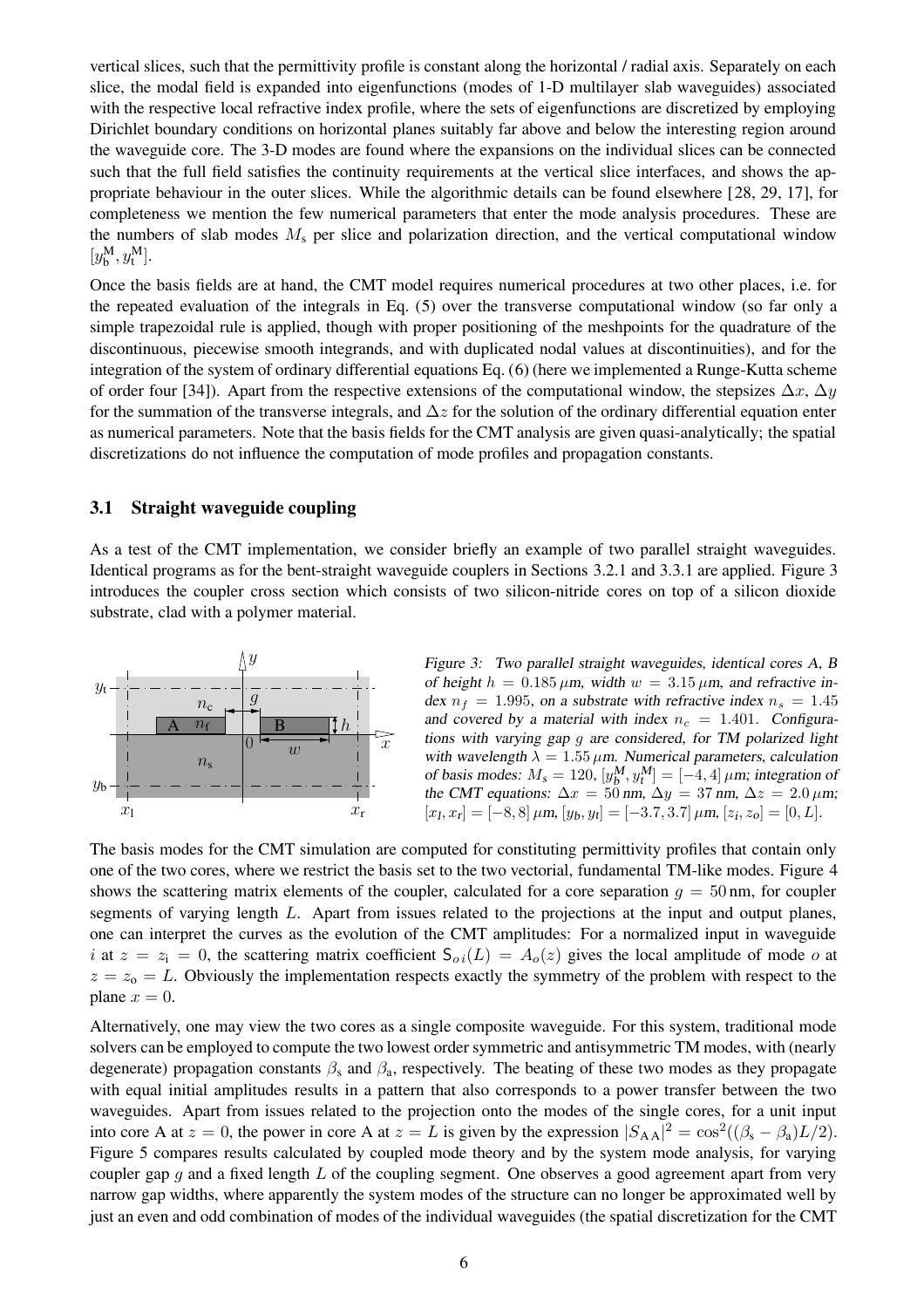

Figure 4: Scattering matrix elements for the straightwaveguide coupler of Figure 3, for different lengths L of the coupling segment. A coefficient  $|S_{oi}|^2$  can be regarded as the output power observed in channel o, given <sup>a</sup> unit input in channel i, for  $o, i = A, B$ .

integration may appear rather coarse, see the caption of Figure 3; note, however, that the waveguide dimensions are captured precisely by the positioning of the nodal points, while the fields are smooth and relatively slowly varying in between the discontinuities). In order to provide a completely independent test, here we applied the modesolver embedded in a commercial simulation package [35] for the system mode computations.



Figure 5: Throughput power  $|S_{AA}|^2$  for a coupler segment according to Figure 3 of length  $L = 100 \mu m$ , versus the core separation g. CMT results (bold line) are compared with rigorous system mode analysis (circles).

## **3.2 Vertical coupling between straight waveguide and disk**

Figure 6 introduces a coupler configuration that combines a straight silicon-nitride / silicon-dioxide waveguide, and a polymer disk, clad with a polymer material, in a vertically coupled resonator structure. Horizontal and vertical variations of the relative positions of bus waveguide and cavity will be considered.



Figure 6: (a): Straight-to-disk coupler configuration, cross section at the center  $z = 0$  of the coupler region. The straight core of width  $w = 2.0 \mu$ m, height  $h_s = 140 \text{ nm}$ , and refractive index  $n_f = 1.98$  is deposited on a substrate with index  $n_s = 1.45$  and covered by a material with refractive index  $n_c = 1.4017$ . The relative position of the polymer disk with refractive index  $n_d = 1.6062$ , height  $h_d = 1.0 \mu m$ , and radius  $R = 100 \mu m$  is defined by the distance from the substrate s and the gap g between the disk rim and the left flank of the straight core (where <sup>a</sup> negative g indicates overlapping components). The modal analysis and all coupler simulations are meant for a vacuum wavelength  $\lambda = 1.55 \,\mu$ m. The CMT equations are integrated with numerical parameters  $\Delta x = 40$  nm,  $\Delta y = 20$  nm,  $\Delta z = 2.0 \,\mu$ m;  $[x_i, x_o] = [-12, 4] \,\mu$ m,  $[y_b, y_c] = [-4 \mu m - s, 4 \mu m - s], [z_i, z_o] = [-30, 30] \mu m$ . (b), (c): Two possible choices of permittivity profiles for the computation of CMT basis fields. The disk modes can be computed for <sup>a</sup> structure that includes (b) or excludes the substrate (c).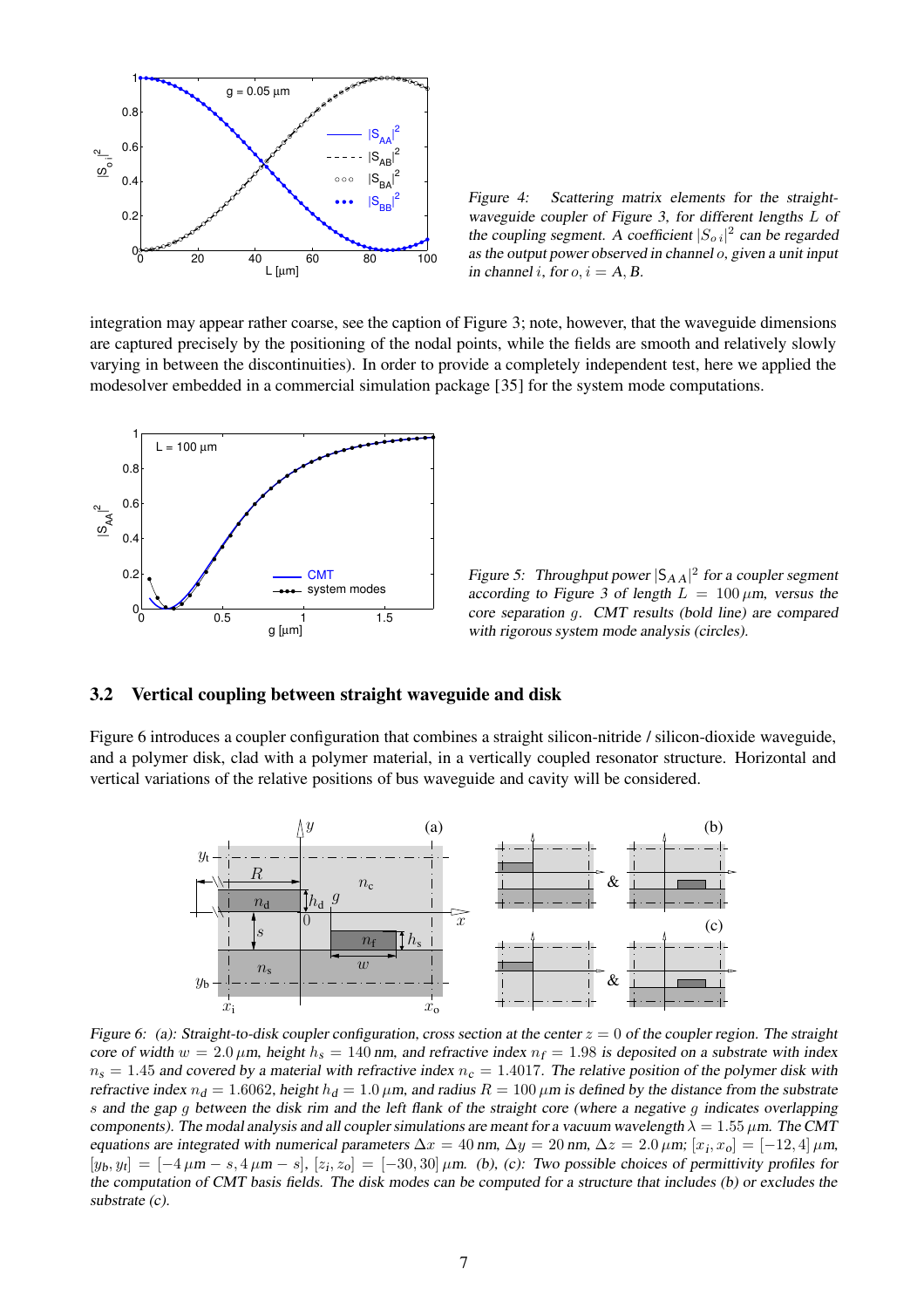#### **3.2.1 Coupler simulations**

The coupled mode simulations start with the definition of the constituting profiles for the computation of the CMT basis fields. The two most obvious choices are indicated by parts (b) and (c) of Figure 6. For a substrate slab that extends far enough in the  $x-z$  plane, both options lead to a rotationally invariant permittivity profile, as required for the computation of the cavity modes by the bend mode solver. In setting (b), however, the constituting profile for the disk modes is closer to the full permittivity than in (c), hence one expects a better approximation to the total field in (b) than in (c). The presence of the silicon dioxide substrate may significantly influence the disk mode profiles and propagation constants; with its refractive index above the level of the cladding, the substrate effects a preferred downward direction of the radiative parts of the cavity mode profiles. This effect is taken into account when the substrate is included into the basis mode calculations. Furthermore, in setting (b) the integrals on the right hand side of Eq. (5) extend only over the disk and straight core regions, not over the substrate domain. Therefore we opt for setting (b) first. Option (c) would have the advantage that the calculation of the bend basis fields is simplified, and that in the CMT simulations also the vertical distance s can be varied without the necessity to recalculate the disk mode profiles; a comparison between the two settings follows at the end of this section.

### **3.2.1.1 Basis modes**

This particular disk structure supports multiple modes with relatively low levels of attenuation, the three lowest order ones will be taken into account in the following simulations. We restrict the basis set to TE-like fields in this example, since the hybridness of the modes is negligible and different polarizations are thus not expected to interact significantly. Table 1 lists the (complex) effective indices of the three disk modes for vertical separations s of 0.5 and 1.0  $\mu$ m; Figure 7 illustrates the bend mode profiles for the smaller separation  $s = 0.5 \mu$ m.

| $s = 0.5 \mu m$                                                                                                                                                            | $s=1.0 \,\mu m$ |
|----------------------------------------------------------------------------------------------------------------------------------------------------------------------------|-----------------|
|                                                                                                                                                                            |                 |
| TE <sub>0</sub> $1.503778 - i 1.35 \cdot 10^{-9}$ $1.503450 - i 1.53 \cdot 10^{-9}$<br>TE <sub>1</sub> $1.474931 - i 1.77 \cdot 10^{-6}$ $1.474585 - i 4.96 \cdot 10^{-7}$ |                 |
| TE <sub>2</sub>   $1.451487 - i 5.05 \cdot 10^{-5}$   $1.451093 - i 1.56 \cdot 10^{-5}$                                                                                    |                 |

Table 1: Effective indices  $n_{\text{eff}}$  of the modes of the disk in Figure 6 related to the disk rim, i.e. the modal fields evolve with the angular coordinate  $\theta$  in the cylindrical coordinate system of the disk as  $\sim \exp(-ikn_{\text{eff}}R\theta)$ , where R is the radius of the disk rim. The straight waveguide supports one guided TE-like mode with an effective refractive index of 1.48229.



Figure 7: Profiles of the three lowest order modes supported by the disk in Figure  $6(b)$ , for a separation  $s =$ 0.5  $\mu$ m. The plots show the absolute value |H<sub>y</sub>| of the dominant magnetic field component for the TE-like modes. r denotes the radial coordinate in <sup>a</sup> cylindrical coordinate system with origin at the center of the disk; hence, for the vertical symmetry plane of the coupler,  $r - R$  coincides with the x-coordinate as introduced in Figures <sup>2</sup> and 6. Numerical parameters for the mode analysis are  $M_s = 200$ ,  $[y_b^M, y_t^M] = [-10 \,\mu m - s, 7 \,\mu m - s].$ 

Just as in the planar case [32], for the vertically single-mode disk the mode profiles are distinguished by a growing number of radial minima, here in the dominant magnetic field component. Also similar to the planar configurations, for growing mode order one observes a decrease of the real part of the effective mode indices, and an increase of the mode attenuation. The distance of the substrate has only a moderate influence, where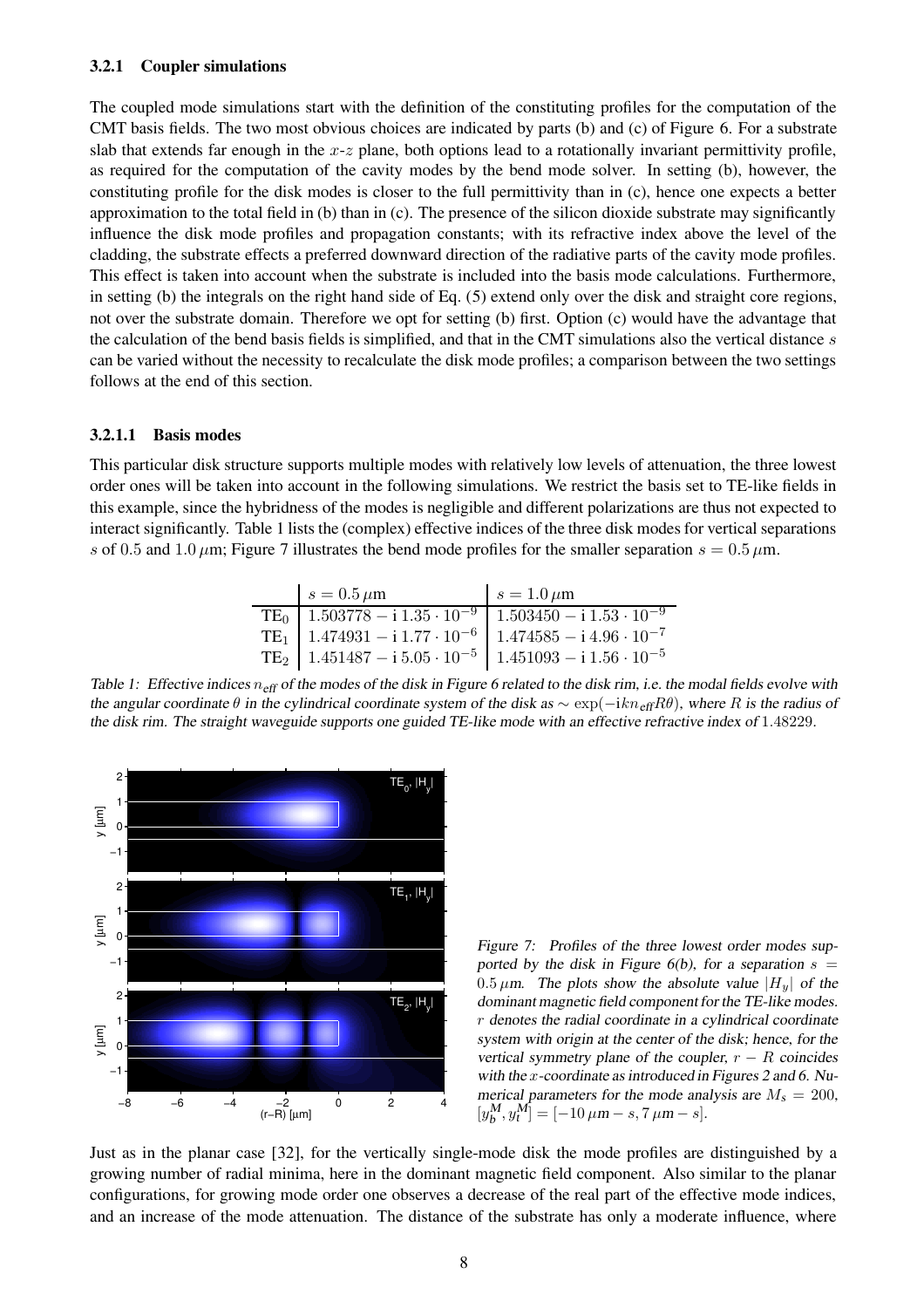(with the exception of the negligible, perhaps slightly inaccurate levels of the fundamental field) the attenuations are higher for the smaller separation (additional "leakage" into the substrate).

#### **3.2.1.2 Coupler scattering matrices**

With a modal basis set that includes all four fields (i.e. the three disk modes of Figure 7, together with the fundamental TE-like mode of the bus waveguide), the CMT simulations generate scattering matrices of a size  $4 \times 4$ . Figure 8 summarizes the dependence of the 16 coefficients on the relative horizontal position of bus waveguide and cavity, for two different vertical separations. A value  $q = 0$  indicates a setting where, in a top view as in Figure 2, the inner flank of the bus waveguide just touches the rim of the cavity disk.



Figure 8: Scattering matrix coefficients for the structure of Figure 6 for vertical separations  $s = 1.0 \mu m$  (top row) and  $s = 0.5 \mu$ m (bottom row) versus the lateral position g of the disk rim relative to the left flank of the straight waveguide. (a, d): the self-coupling power of each mode, (b, e) the cross-coupling powers between the mode of the straight waveguide and the bend fields, (c, f): the cross-coupling coefficients for the bend modes. CMT calculations that take three bend modes into account.

A symbolic notation is applied to associate the scattering matrix coefficients with the basis modes: Subscripts s, b0, b1, and b2 indicate the TE-like modes of the straight waveguide and the three bend modes of the cavity (with growing mode order), respectively. An effort to explain these interaction levels based on the properties of the basis modes and their respective geometrical positions turns out to be quite involved. In any case it is necessary to distinguish clearly between the local strength of the "coupling process" (i.e. the rapidity of changes in the evolution of the CMT amplitudes  $A(z)$ , not shown here), and the net effect of the coupler, given by the scattering matrix elements for a fixed computational window. Only this net effect is relevant for the resonator performance, and discussed in the following paragraphs.

With respect to the vertical distance  $s$ , as to be expected the interaction is much stronger for the smaller separation. This becomes most evident by a comparison of plots (c) and (f), where for  $s = 0.5 \mu m$  in (f) the stronger perturbation by the closer bus core effects substantially larger cross-coupling of the — otherwise uncoupled bend modes than for the larger distance  $s = 1.0 \mu m$  in (c). What concerns the lateral bus/cavity position and the role of the individual modes, although there is an obvious influence of the locations of the mode intensity maxima, the bend mode maxima overlap with the straight mode fields on only part of the interval  $[z_1, z_0]$  due to the curvature of the disk. Also the familiar "phase matching argument" can not be applied directly, due to the arbitrariness in the definition of the effective indices of the bend modes (still, e.g. for  $s = 1.0 \,\mu$ m one finds the strongest interaction of the straight waveguide mode s with the first order bend mode b1 which differs the least from s in effective index). We retreat with the remark that the CMT implements precisely these physical arguments, and use the results for the scattering matrices for an interpretation of the related resonator spectra in Section 3.2.2.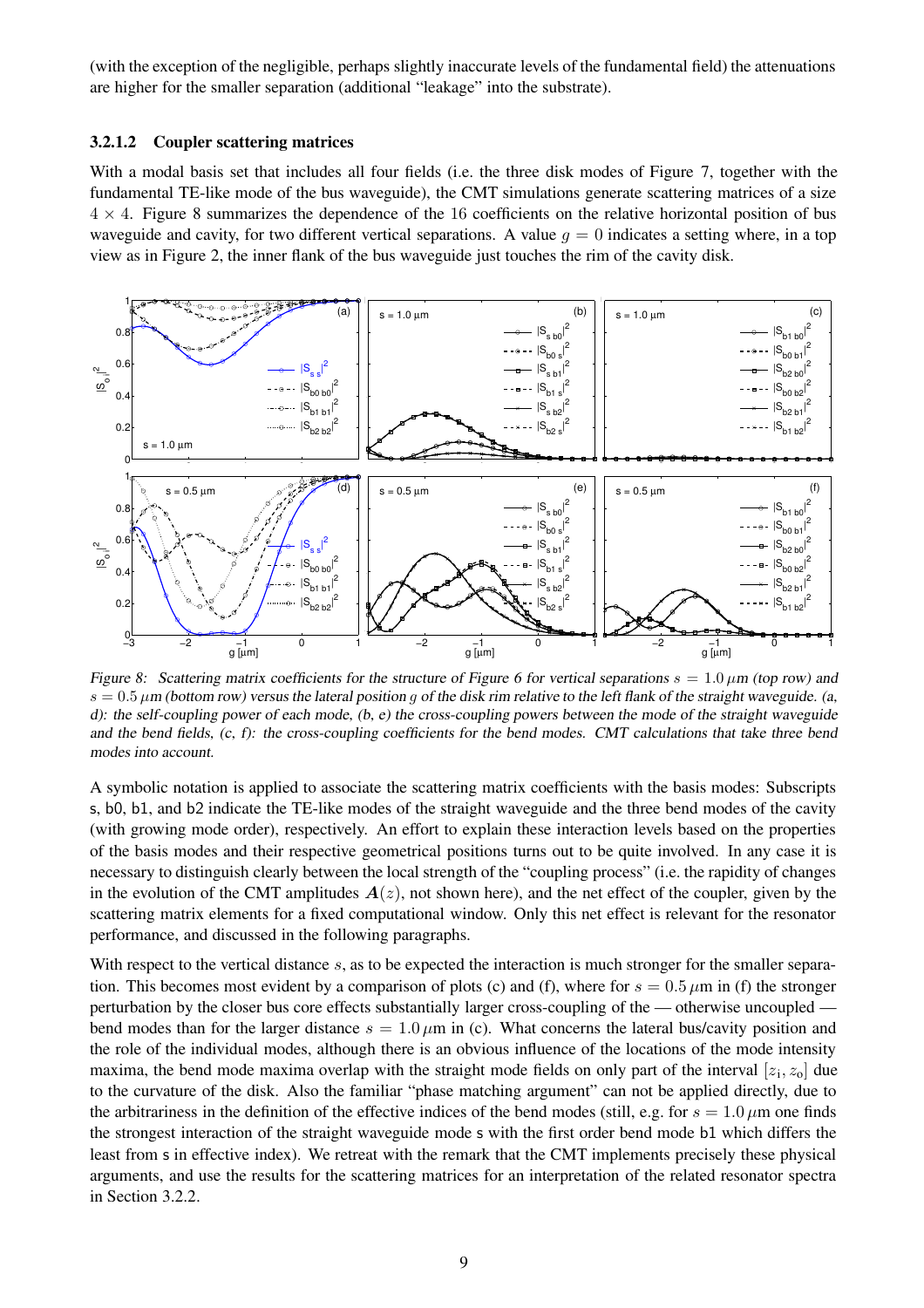With the computational interval  $[z_1, z_0]$  as given in the caption of Figure 6, the present coupler structure is symmetric with respect to the plane  $z = 0$ . Assuming that also the individual cavity bend modes constitute "decoupled" input / output "ports" (suitable orthogonality properties hold at least for 2-D bend modes [32]), reciprocity arguments as outlined in Refs. [19, 31] can be applied, that predict a symmetric scattering matrix. The excellent coincidence of the dashed and continuous lines in Figure 8(b, c, e, f) indicates that the present CMT implementation satisfies that requirement remarkably well (in contrast e.g. to Ref. [25], where the authors claim to have computed "asymmetric coupling" effects). For each pair of modes  $m$  and  $n$ , one finds the power  $|S_{nm}|^2$  transferred from mode m at  $z = -z_0$  to mode n at  $z = z_0$  to be equal to the power transfer  $|S_{mn}|^2$  from mode *n* at  $z = -z_0$  to mode *m* at  $z = z_0$ , irrespectively whether this concerns different cores or lossy modes.

#### **3.2.1.3 Role of individual modes**

Figure 9 allows to examine the relevance of the individual basis modes and their interaction for the CMT results, for the weaker (a) and stronger interaction (b) at  $s = 1.0 \,\mu$ m and  $s = 0.5 \,\mu$ m, respectively, where the plots are restricted to the throughput power  $|S_{ss}|^2$  of the bus waveguide. The bold lines correspond to CMT simulations with fewer basis modes. If, in addition to the field s of the straight waveguide, only the fundamental bend mode b0 is taken into account, the results s, b0 look very much like the familiar power transfer through an imperfectly phase-matched ordinary directional coupler: A certain power fraction couples from the straight waveguide to the disk, but when — here with decreasing  $g$  — the coupling strength reaches a certain level, all power is transferred back from the disk into the straight core. This behaviour is observed for both separations in (a) and (b). When additional bend modes are taken into account, however, this full back-coupling does no longer happen. There still are variations of the transmitted power, but the curves do not reach unity anymore. This can be explained by the different phase velocities of the bend modes, and by the interaction between the bend modes that is effected by the straight core.



Figure 9: Straight-straight power coupling coefficients  $|S_{ss}|^2$  for the structure of Figure 6 with vertical separations  $s = 1.0 \,\mu$ m (a) and  $s = 0.5 \,\mu$ m (b). Bold curves: Results of CMT calculations with different modal basis sets; the mode of the straight waveguide s and the fundamental bend mode b0 (dash-dotted),s and the two lowest order bend fields b0, b1 (dashed), or s and the three lowest order bend fields b0, b1, b2 (continuous) are taken into account. Thin lines: Products of results for  $|S_{ss}|^2$  as computed in separate CMT calculations with mode s and only one of b0, b1, b2 (see the text for further details).

For the larger vertical separation (a), the CMT results s, b0 for one and s, b0, b1 for two disk modes differ considerably. Adding the third mode (curve s, b0, b1, b2) does not have as large an influence. It seems that the third mode just syphons off a fraction of the power of the straight waveguide, as can be seen also by noticing the small interaction levels of mode b2 with other fields in Figure 8(a, b, c). As to be expected, in case of the smaller vertical separation  $s = 0.5 \mu m$  (b), the levels of exchanged power are in general much higher than for the larger separation. For gaps down to about  $-1.0 \mu$ m again a representation of the cavity field by the two fundamental disk modes seems to be sufficient, while for bus waveguide positions further underneath the disk the results change drastically, when the second order cavity mode is taken into account. Hence one should not trust the CMT results for  $s = 0.5 \mu m$  and relative positions q below about  $-1.5 \mu m$ ; just the fact that the third mode alters the results so significantly seems to indicate that more disk modes would be required for trustworthy CMT calculations. An intuitive argument why CMT would not be reliable in this range of core positions is found in the observation that the lower order cavity modes are predominantly located at the rim of the disk. The more the straight waveguide moves under the disk, the more basis modes are needed. Note that at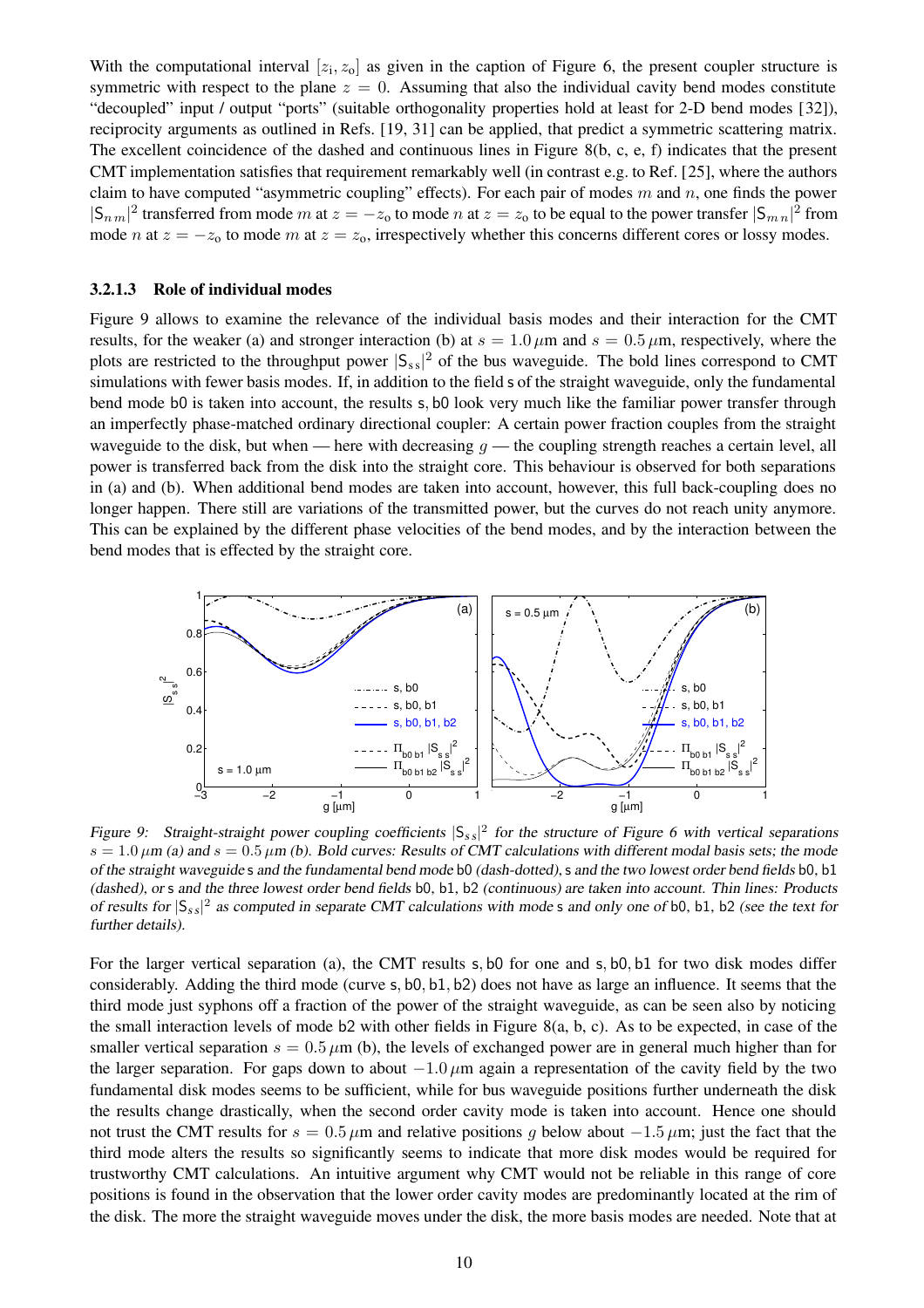certain z-positions for smaller values of g the structure resembles a coupler consisting of a straight waveguide underneath an upper slab. Here one can no longer expect the representation of the complete field by the three disk modes to be correct. However, these regimes with rather strong interaction are not interesting for resonator applications anyway (cf. Section 3.2.2).

The thin curves in Figure 9 address the question, to what extent the bend modes can be considered independently. This amounts to a simplified model, where one regards the multimode disk as a sequence of cavities that interact with the same bus waveguides. Each cavity supports one of the modes b0, b1, or b2 and extracts a certain amount of power from the input channel. Then the throughput power  $|S_{ss}|^2$  for the composite multimode device should be given by the product of the relative throughputs computed for the individual single-mode cavities. The lines  $\prod_{b0}$  b<sub>1</sub>  $|S_{ss}|^2$  and  $\prod_{b0}$  b<sub>1</sub> b<sub>2</sub>  $|S_{ss}|^2$  in Figure 9 show these model results, where the values for  $|S_{ss}|^2$  from separate CMT-calculations with bimodal basis sets  $\{s, bj\}$ , for  $j = 1, 2$  and  $j = 1, 2, 3$ , respectively, have been multiplied.

For the larger vertical separation (a), one observes a rather good agreement with the full CMT computations, corresponding to the only minor cross-coupling powers for the disk modes in Figure 8(c). By allowing to skip the evaluation of the overlap integrals between the cavity fields, here the simplified model provides a much faster way of calculating the coupler scattering matrix. According to Figure 8(f), the presence of the bus core effects a much stronger interaction between the disk fields for the smaller separation  $s = 0.5 \mu m$ . In this case these coefficients can obviously not be neglected; the simplified viewpoint of independent cavity modes fails, as reflected by the pronounced disagreement of the thin and bold lines in Figure 9(b). A similar discussion for 2-D configurations can be found in Ref. [14], where the inherent 3-D effects of strong interaction due to the horizontally overlapping components could not be observed.

## **3.2.1.4 Comparison with BPM simulations**

A comparison to entirely independent numerical simulations is meant as an additional validation of our CMT implementation. We apply a semi-vectorial Beam Propagation Method (BPM) that is part of a commercial software environment for integrated optics simulations [35]. Figure 10 shows a reassuring qualitative and also some quantitative agreement between the two methods.



Figure 10: Self-coupling power  $|S_{ss}|^2$  of the straight waveguide mode as computed by the present CMT approach (modes s, b0, b1, b2, continuous line) and by <sup>a</sup> commercial semivectorial BPM program [35] (dashed curve), for the structure of Figure 6 with a vertical separation  $s = 1.0 \,\mu\text{m}$ and varying horizontal core position g.

The BPM version applied here does have notable shortcomings in this comparison: It is not fully vectorial, and does not contain any wide-angle corrections. This implies that in principle only the unidirectional light propagation along and close to a single axis is treated correctly (which should be of less importance, if one considers the throughput power is the bus waveguide only, since the disk takes the field away from the straight core before any relevant wave vector angles exceed the ranges that are well approximated by the BPM). While projections onto modes of straight waveguides are provided, it is not straightforward to extract the modal amplitudes of the (multiple) cavity modes from the calculated fields. This prohibits a discussion of roles of individual modes as in the paragraphs above, and the extension of the coupler simulations to predictions of multimode resonator spectra. Therefore, the comparison in Figure 10 is restricted to the throughput power in the straight waveguide.

### **3.2.1.5 Alternative basis modes**

As discussed at the beginning of this section, for the computations of the cavity basis fields one may choose whether or not to treat the silicon dioxide substrate as part of the constituting permittivity profile (options (b) and (c) in Figure 6). So far all CMT results shown rely on basis modes as in Figure 7, that are defined for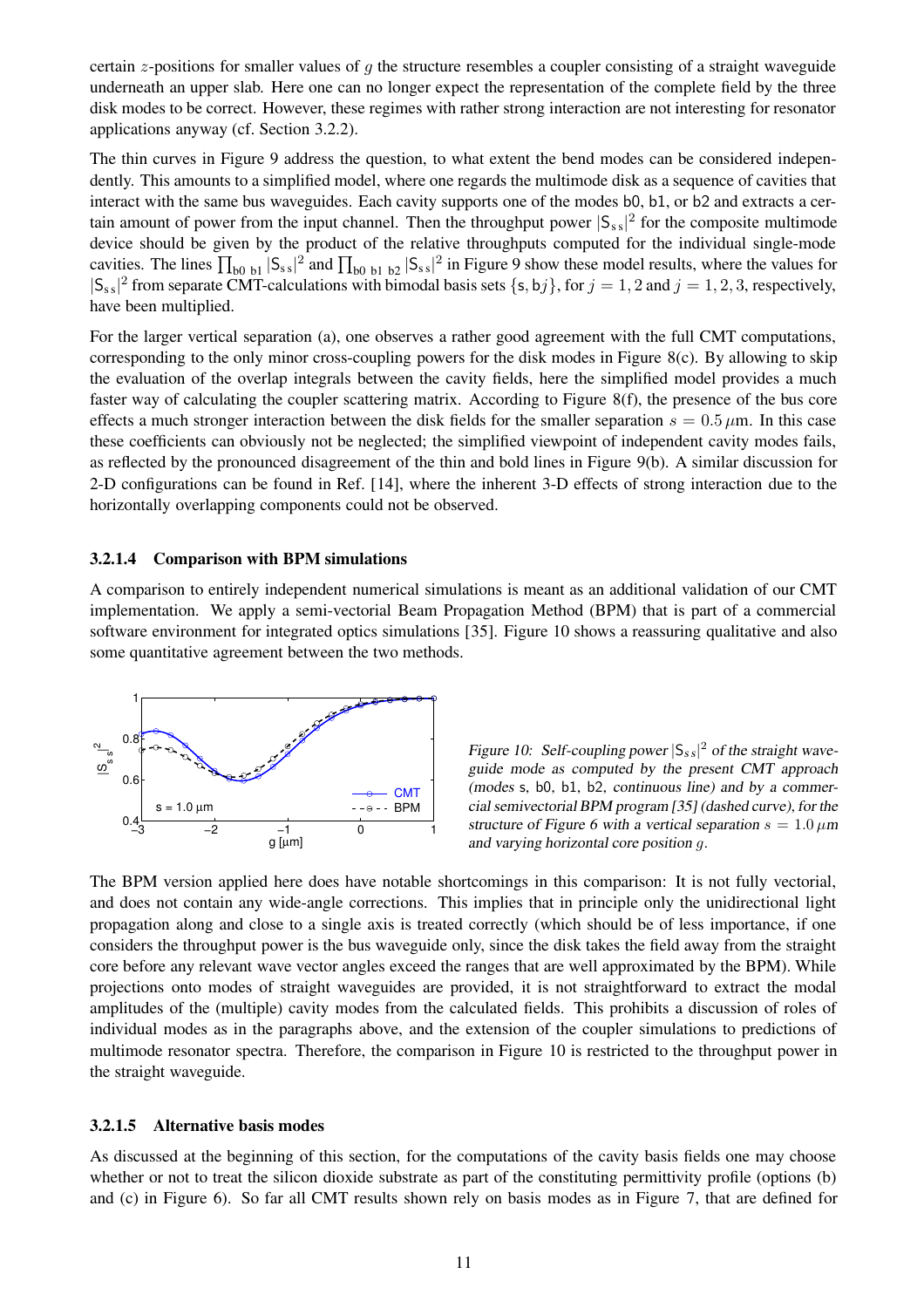the disk structure including the substrate. Figure 11 compares the diagonal coefficients of the scattering matrix (part (d) of Figure 8), computed according to both options.



Figure 11: CMT computations with different sets of basis modes, related to the two options for <sup>a</sup> structure division that are sketched in Figure 6. The curves show the power self-coupling coefficients of the four basis modes versus the lateral position g of the straight core, for <sup>a</sup> vertical separation  $s = 0.5 \mu$ m. Lines: the bend modes b0, b1, b2 of Figure 7 and Table 1, option (b) in Figure 6; marker symbols: the three lowest order bend modes supported by the disk core embedded in the cladding, for absent substrate, option (c) in Figure 6.

Only very minor differences appear for the present coupler device, even in the configurations for  $s = 0.5 \,\mu\text{m}$ with strong interaction, where the changes are most pronounced for the second order cavity field b2 that spreads furthest down into the substrate region. Most likely the agreement is due to the present rather low refractive index contrast between the substrate and cladding regions (the substrate hardly influences the profiles in Figure 7). Still, in simulation of other structures we have observed that it can be essential to include a substrate and other infinite, rotational invariant slabs into the structures that the cavity modes are calculated for. A typical example could be a bus waveguide, that is prepared as a non-completely etched straight rib, where the remaining lateral film supports guided slab modes. In that case the cavity fields can spread out quite far radially into the slab below the cavity (leakage into the slab modes); these effects are likely to be overlooked if a priori the lower film layers are neglected when computing the cavity modes.

The CMT naturally incorporates any small phase changes of basis fields due to differences between the constituting and the complete permittivity profiles into the diagonal coefficients of the CMT equations (5), (6). Note that these phases, if non-negligible, need also to be taken into account when evaluating the corresponding resonator spectrum. Also then a definition of the constituting structure for the cavity mode computation as close as possible to the full device is desirable.

## **3.2.1.6 Field examples**

Given the numerical solution of Eqs. (5), (6) and the mode profile data, the CMT model provides full information about the electromagnetic field in the coupler region. Figures 12, 13 illustrate the field in the structure for a disk / bus position of  $s = 0.5 \mu m$  and  $q = -1.0 \mu m$ .

Light is launched into the straight waveguide. At the vertical level of the bus core (a), the plot shows the depleting of the straight waveguide mode, while at a higher position inside the disk (b), one observes the beginning of the beating of the three cavity modes. The central cross section in Figure 13 exhibits a field distribution with similar field strengths in the disk and in the straight core. Note that for visualization purposes here a configuration with strong interaction has been selected, that transfers almost the entire input power from the straight waveguide to the disk.

In principle, the abstract CMT solutions ( $z$ -evolution of the coupler transfer matrices) and the known field evolutions of the cavity modes, together with the consistent set of local amplitudes for the cavity loop, should also allow to generate field data for entire microresonator devices. The procedure is completely analogous to the 2-D case [14] (though not implemented so far), where here the 3-D, fully vectorial optical field would be accessible.

### **3.2.2 Resonator spectra**

By evaluating the expressions in Ref. [14] for the power transfer through the symmetric, composite device with two couplers and the multimode cavity, the prediction of microresonator spectra associated with the structure of Figure 6 is straightforward. Figure 14 summarizes results for different relative positions of bus waveguides and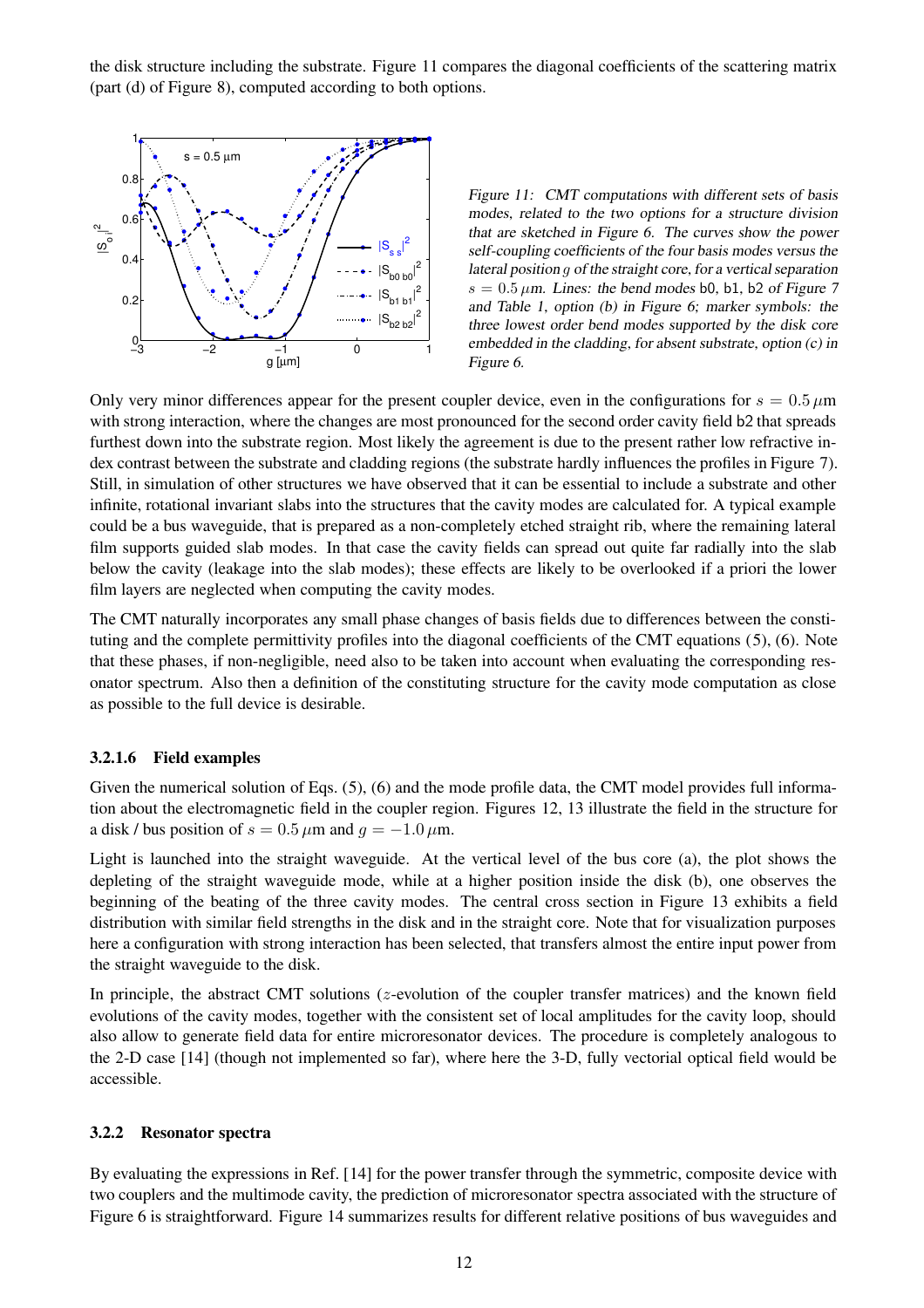

Figure 12: Coupled mode propagation through the coupling region as defined in Figure 6, for a vertical separation  $s = 0.5 \,\mu$ m and horizontal position  $g = -1.0 \,\mu$ m. The plots show the absolute value  $|H_u|$  of the dominant magnetic component for the TE-like polarized fields. The guided mode of the straight waveguide is launched at  $z_i = -30 \,\mu$ m. Horizontal field cross sections at  $y = -0.41 \,\mu$ m, close to the center of the straight core (a), and at  $y = 0.55 \,\mu$ m, near the center of the disk (b).



Figure 13: Vertical field cross section through the center  $z = 0$  of the coupler structure as defined in Figure 6, for <sup>a</sup> configuration as shown in Figure 12. The gray scales correspond to the dominant magnetic component  $|H_u|$  of the TE-like polarized field; the levels are comparable with Figure 12.

cavity, where the simplified procedure as outlined at the end of Section 2 is applied, for the target wavelength  $\lambda = 1.55 \,\mu \mathrm{m}$ .

For the large bus-cavity separation (a) with moderate coupling strength one observes an array of three well separated, narrow peaks in the dropped power or dips in the transmitted power, respectively. The array repeats periodically when looking at larger or smaller wavelengths. Each of these three dips corresponds to one of the three disk modes: By inspecting the relative amplitudes of the individual modes in the cavity segments at the resonance wavelength, we can identify the mode that is relevant for the resonance. Counting from left to right, the first, broadest and least pronounced dip corresponds to the second order, most lossy disk mode b2. The second peak, in which the dropped power almost reaches 100%, can be ascribed to the fundamental mode b0, while the last resonance is due to the first order field b1.

As expected, for smaller separations (b, c) with stronger interaction between the bus waveguides and the cavity, the quality of the resonances decreases due to the losses to the straight waveguides. The peaks are shifted moderately, they broaden, become more pronounced, and start to overlap. Qualitatively similar changes with respect to (a) can be achieved either by shifting the bus cores towards the center of the cavity (b), or by reducing the vertical distance between bus cores and cavity (c).

Part (d) refers to a configuration with extreme interaction between the waves in the bus waveguides and the three cavity modes. According to Figures 8(d, e) and 12, in an isolated coupler with separations  $s = 0.5 \,\mu\text{m}$ and  $q = -1 \mu m$  almost the entire input power is extracted from the bus waveguide and distributed among the cavity fields. If the coupler is embedded in the resonator, for most wavelengths the reverse happens at the second coupler, and a large fraction of the input power is directly transferred to the drop port, in a non-resonant manner. The bus cores, however, effect also a strong interaction between the cavity modes; the resulting field pattern with the wavelength dependent relative phase relations of the disk modes then leads to the power transfer function of (d) with the seemingly reversed roles of transmitted and dropped power. Clearly, here one can no longer speak of individual resonances.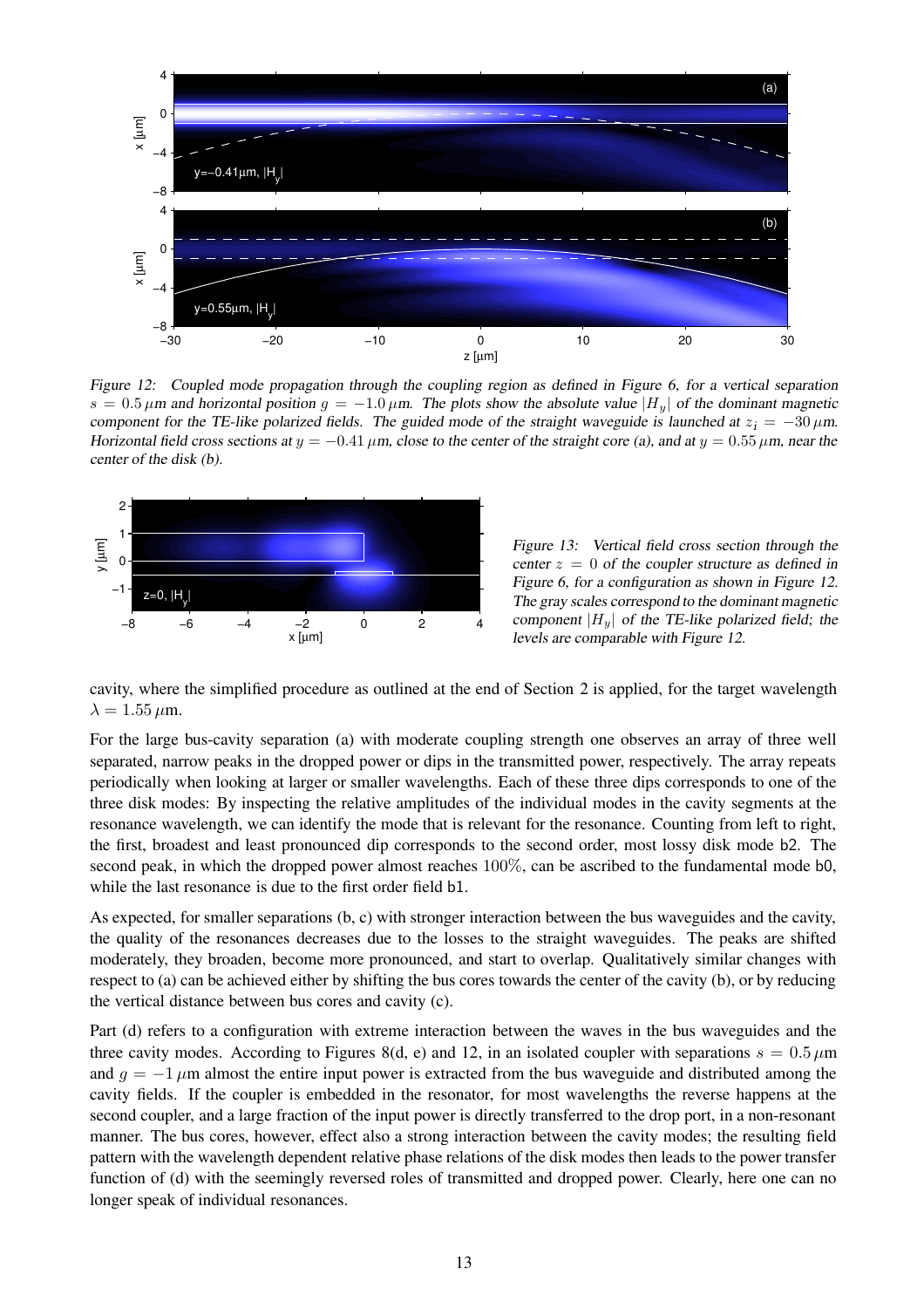

Figure 14: Relative dropped and transmitted power  $P_D$ ,  $P_T$  versus the vacuum wavelength of the input light, for microresonators that consist of two identical couplers according to Figure 6, with different vertical and horizontal separations s and g between the cavity and the bus cores.

## **3.3 Hybrid ring and pedestal waveguide coupler**

For the last example we choose a resonator structure with the coupler cross section sketched in Figure 15. As before, the straight bus waveguides are created from silicon nitride, where here the supporting silicon dioxide layer is partially etched away isotropically, and replaced by the polymer cladding. Compared to the not-underetched structure, the present waveguides are closer to a vertically symmetric configuration: the mode profiles extend further upwards, and one can expect a higher coupling efficiency (this is a structure under fabrication at the moment). The geometry of the ring cavity was selected to explore the vectorial nature of the couplers, resembling e.g. an extreme example of a fabrication error. Due to the tilted outer flank, the ring core supports bend modes that are no longer nearly horizontally (TE) or vertically (TM) polarized, but are pronouncedly hybrid. Effects of polarization conversion can be expected for this resonator; cf. Refs. [36, 37] for corresponding theoretical and experimental results.



Figure 15: A hybrid coupler configuration. The  $Si<sub>3</sub>N<sub>4</sub>$  straight waveguide ( $n_f = 2.009$ ) with dimensions  $h_s = 0.27 \,\mu \text{m}$  and  $w_s = 2.5 \,\mu \text{m}$  is supported by an isotropically underetched SiO<sub>2</sub> pedestal ( $n_s = 1.45$ ) with a depth  $u = 0.9 \mu$ m. The polymer ring with index  $n_r = 1.6275$ , bottom width  $w_r = 2.0 \,\mu \text{m}$ , height  $h_r = 1.0 \,\mu$ m, and radius  $R = 100 \,\mu$ m has an outer sidewall that is tilted at an angle  $\alpha = 48^\circ$ . The vertical distance between the bottoms of the two cores is  $s = 1.0 \mu m$ ; g specifies the position of the left flank of the straight waveguide relative to the rim of the ring. A polymer cladding ( $n_c = 1.412$ ) covers the entire structure. Numerical parameters:  $\Delta x = 50$  nm,  $\Delta y = 27 \text{ nm}, \Delta z = 2.0 \mu \text{m}; [x_i, x_o] = [-12, 4] \mu \text{m}, [y_b, y_t] =$  $[-3.7, 4.4] \mu \text{m}, [z_i, z_o] = [-35, 35] \mu \text{m}.$ 

Due to the inherent field representation, the FMM mode solver [17] applied for the calculation of the CMT basis modes is restricted to rectangular cross section geometries. Hence, for the present structure, the curved pedestal and the slanted sidewall of the ring are discretized using rectangles with a height of  $0.1 \mu m$ . This approximation affects also the evaluation of the integrals in Eq. (5).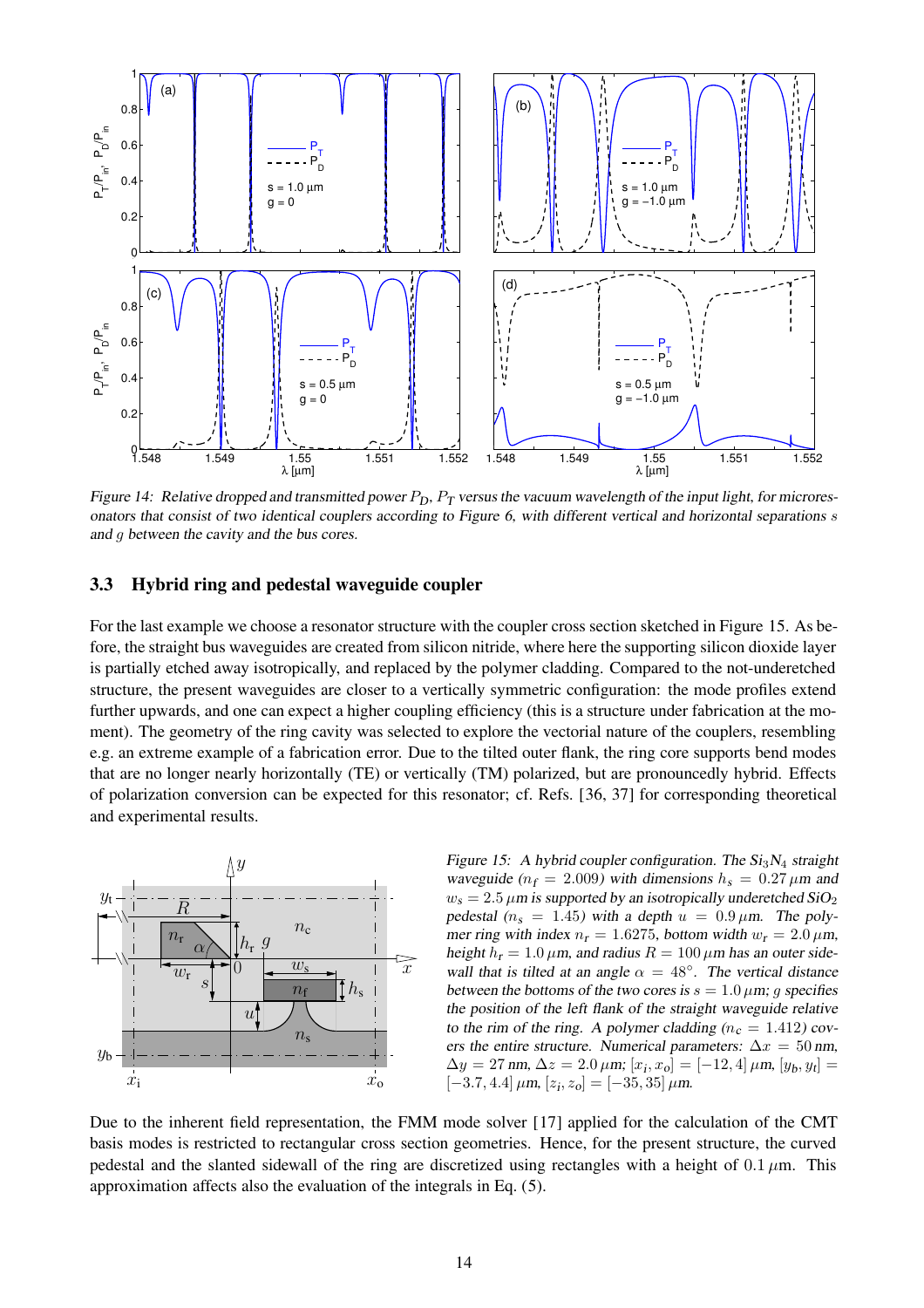### **3.3.1 Coupler simulations**

Five basis fields enter the CMT description of this structure. The straight waveguide (remaining substrate, pedestal region, rectangular core, and homogeneous cladding) supports three guided modes, a fundamental and first order quasi-TE- and a fundamental quasi-TM-polarized field. These modes will be denoted by the symbols  $S-TE_0$ ,  $S-TE_1$ , and  $S-TM$ . The cavity ring (the ring core including the substrate, without pedestal) supports two bend modes with low attenuation, both of which are hybrid, i.e. both profiles exhibit non-negligible vertical and horizontal electric and magnetic field components. Symbols  $R_0$  and  $R_1$  identify these modes, where the polarization of the  $R_0$  field leans more towards TE, the mode  $R_1$  is closer to TM polarization. Table 2 summarizes the effective mode indices of these fields; Figure 16 illustrates the corresponding mode profiles.

|                      | $n_{\rm eff}$                               |
|----------------------|---------------------------------------------|
| $S$ -TE <sub>0</sub> | 1.625326                                    |
| $S-TE1$              | 1.553733                                    |
| S-TM                 | 1.511020                                    |
| $R_0$                | $1.490975 - i 2.7 \cdot 10^{-7}$            |
| $R_1$                | $1.483477 - \mathrm{i}\, 1.2 \cdot 10^{-7}$ |

Table 2: Effective refractive indices  $n_{\text{eff}}$  of the modes related to Figure 15, for a vacuum wavelength  $\lambda = 1.55 \,\mu \text{m}$ ; S-TE<sub>0</sub>, S-TE<sub>1</sub>, S-TM<sub>0</sub>: straight bus waveguide,  $R_0$ ,  $R_1$ : bend modes of the ring cavity. The values for the ring modes correspond to a definition of the bend radius  $R$  as the outer rim of the ring, i.e. the modal fields  $R_0$  and  $R_1$  evolve with the angular coordinate  $\theta$  in the cylindrical coordinate system of the ring as  $\sim \exp(-ik n_{\text{eff}}R\theta)$ .



Figure 16: Vectorial mode profiles as applied for the coupled mode description of the structure of Figure 15, from left to right the three modes S-TE<sub>0</sub>, S-TE<sub>1</sub>, and S-TM of the straight waveguide, and the two hybrid ring modes  $R_0$  and  $R_1$ . The gray scales correspond to the absolute values of the major horizontal ( $|H_x|$ , or  $|H_r|$ , respectively, top) and the vertical magnetic field component  $(|H_u|$ , bottom), where the levels in each column are comparable. Cf. the remark in the caption of Figure <sup>7</sup> on the role of the radial polar coordinate r. Uniform parameter settings for the FMM mode analysis computations:  $M_s = 200$ ,  $[y_b^M, y_t^M] = [-5, 3] \mu m$ .

The effective indices (real parts) of both ring modes are lower than the effective indices of the straight waveguide modes; especially the values of the two TE modes  $S-TE_0$  and  $S-TE_1$  are relatively far away from the levels of the ring modes  $R_0$  and  $R_1$ . Besides the phase matching, according to Eq. (5) a strong interaction between two basis modes requires a large mode overlap, i.e. similarly polarized fields. One therefore expects that the modes S-TM and  $R_1$  will exhibit the strongest interaction. However, due to the arbitrariness in the definition of the bend radius, and consequently in the effective mode indices for  $R_0$  and  $R_1$ , the phase matching arguments should be used with some caution. For a gap of  $-2.25 \mu m$  (in the center plane  $z = 0$  of the coupler region the base of the ring is exactly centered above the straight waveguide), coupled mode calculations predict a coupler scattering matrix with absolute values as given in Table 3.

|         | $S$ -TE <sub>0</sub> | $S-TE_1$    | S-TM        | R∩          | $R_1$       |
|---------|----------------------|-------------|-------------|-------------|-------------|
| $S-TE0$ | 100.0                | $\approx 0$ | $\approx 0$ | $\approx 0$ | $\approx 0$ |
| $S-TE1$ | $\approx 0$          | 97.8        | $\approx 0$ | 1.9         | 0.1         |
| S-TM    | $\approx 0$          | $\approx 0$ | 26.2        | 6.3         | 67.0        |
| $R_0$   | $\approx 0$          | 2.1         | 6.7         | 86.2        | 5.5         |
| $R_1$   | $\approx 0$          | 0.1         | 67.5        | 5.2         | 27.3        |

Table 3: Power scattering matrix of the coupler structure of Figure 15, for  $g = -2.25 \mu m$ . The entry  $|S_{oi}|^2$  in row o and column *i* represents the relative power (in  $\%$ ) transferred from input mode i to output mode o. Entries " $\approx 0$ " are below the limit of accuracy that can be expected from the calculations.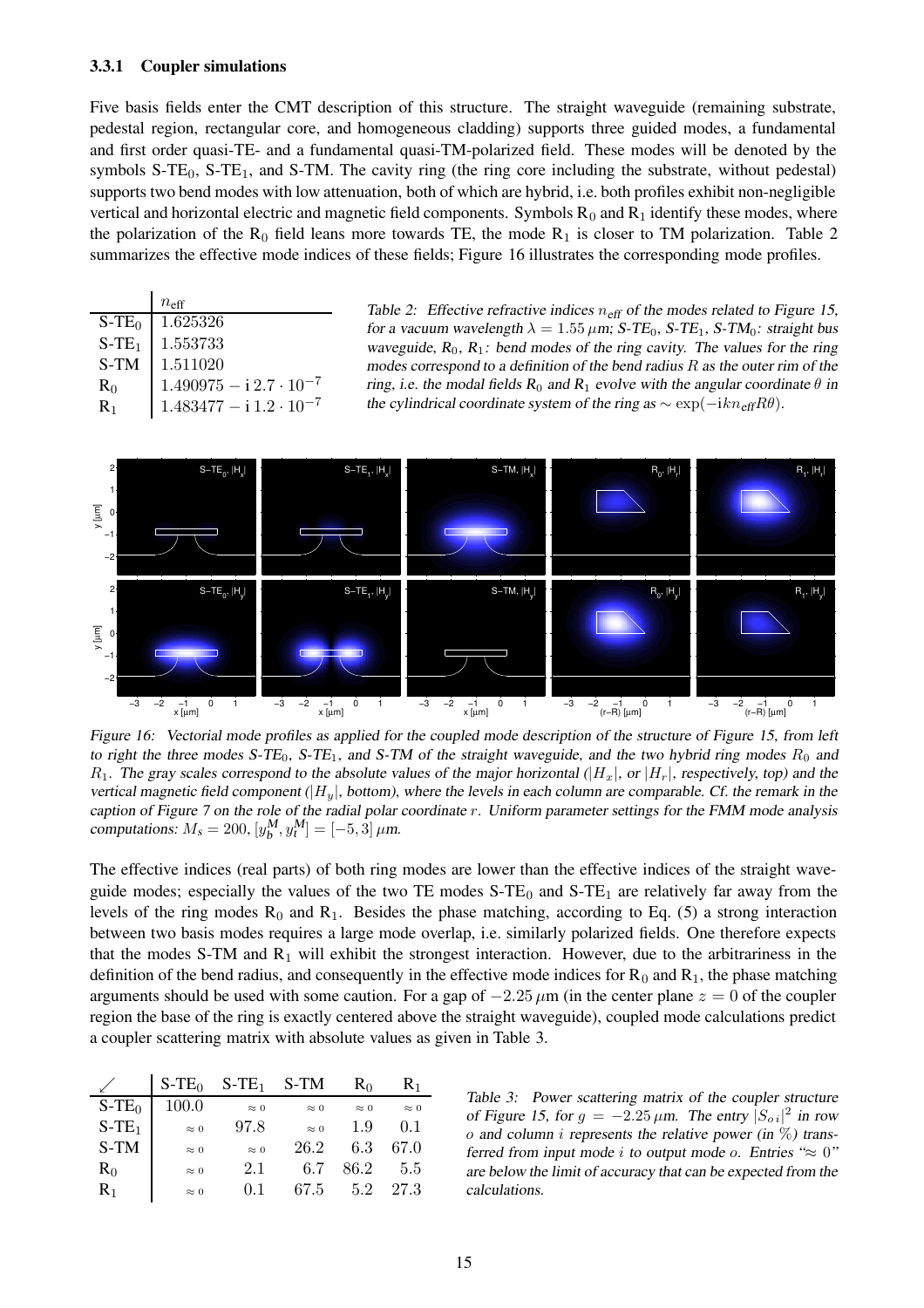To some extend the results confirm our a priori expectation. The fundamental mode  $S-TE<sub>0</sub>$  of the straight waveguide propagates almost autonomously; also the first order TE mode  $S-TE_1$  interacts only weakly with the two ring modes. The largest off-diagonal coefficient reflects the strong coupling between the TM mode S-TM of the straight waveguide and the similarly polarized ring mode  $R_1$ . One interesting and perhaps unexpected feature is the rather strong coupling between the two ring modes due to the presence of the straight core; about  $5\%$  of the power in  $R_0$  is transfered to  $R_1$ , and vice versa.

Note that, despite the manifold approximations inherent in these simulations, the CMT results respect power conservation remarkably well (which holds only up to the losses due to the attenuation of the bend modes). The sums of the rows and columns of Table 3 deviate from unity by not more than 0.5%. The same applies to reciprocity; corresponding off-diagonal entries differ by not more than this value. While this can be seen as some validation for the results, one can also regard this as an indication in how far the numerical values can be trusted.

Figure 17 provides an impression of the field evolution along the propagation axis, in case the coupler structure is excited by the mode S-TM of the bus waveguide. The power distribution shown here corresponds to the column S-TM in Table 3. During propagation, the power concentrated initially only in the TM field of the straight waveguide is transfered partly to the cavity core, but remains not restricted to TM  $(H_x)$  polarization. In the exit plane of the coupler region, both hybrid modes of the ring cavity carry some power, i.e. both magnetic field components are present.



Figure 17: Transverse magnetic fields  $(|H_x|$ , upper insets in each row, and  $|H_y|$ , below) on a series of vertical cross section planes at different z-positions for a coupler configuration according to Figure 15 with  $g = -2.25 \mu m$ . Light is launched at  $z_i = -35 \mu m$  into the mode S-TM of the straight waveguide. The gray scales of all subplots are comparable.

Outside the coupler regions, the modes  $R_0$  and  $R_1$  propagate independently along the curved core, each with its own propagation constant. They establish an interference pattern with a half beat length given by the inverse difference of the effective indices (here  $\lambda/(n_{\text{eff,R0}} - n_{\text{eff,R1}})/2 = 103 \,\mu\text{m}$ ; the cavity length is  $2\pi R = 628 \,\mu\text{m}$ ), that can be viewed as periodic polarization conversion. It depends on the precise excitation conditions (relative amplitude and phase; for the full ring including the contributions from the incoming fields in both the bus and the cavity cores) whether the process reaches states with — up to the mismatch of the respective (complex) mode profile components — almost TM or TE polarization, where locally the vertical or radial magnetic field components cancel.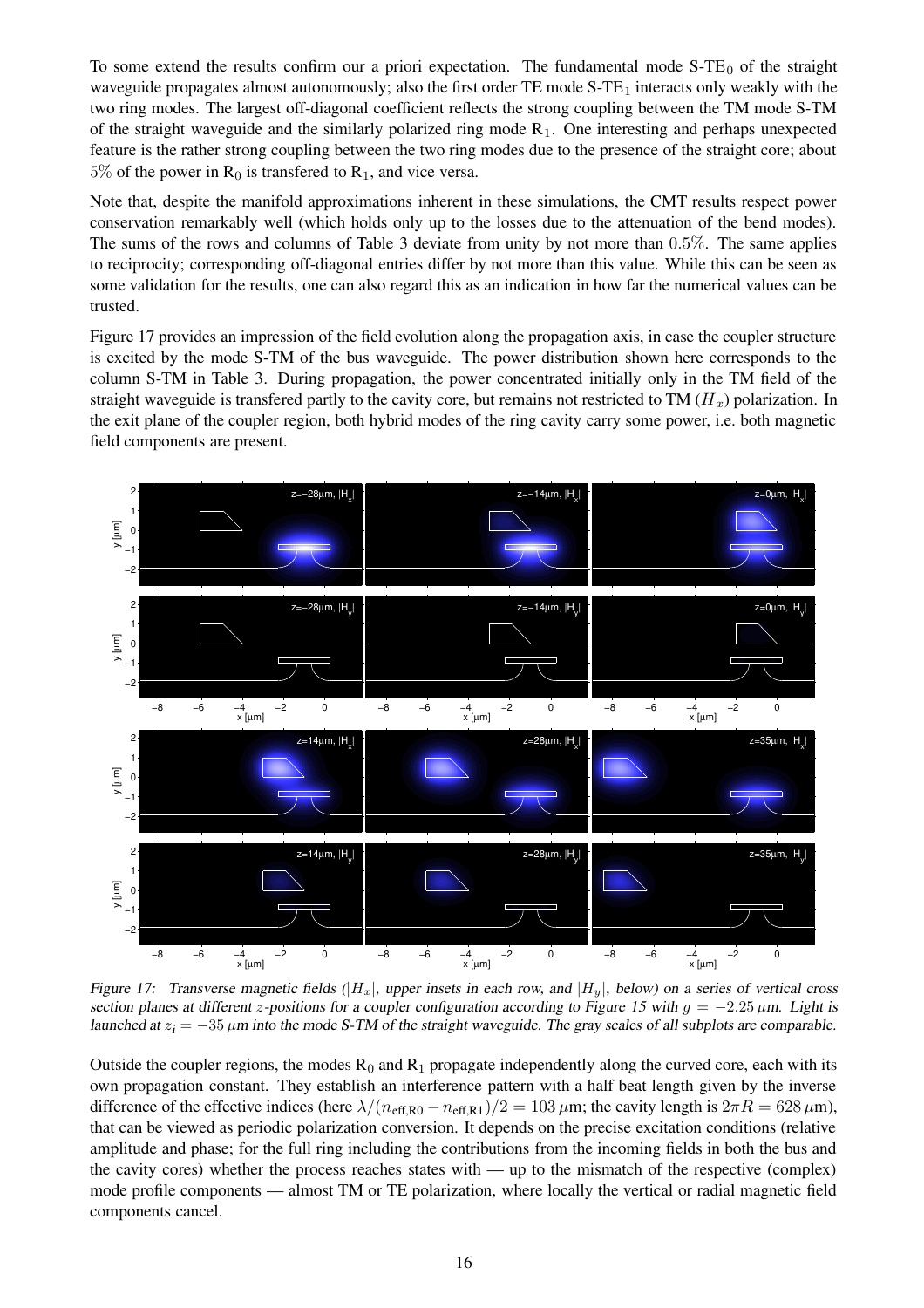#### **3.3.2 Ringresonator spectra**

The two bus waveguides of a microresonator consisting of coupler regions according to Figure 15 each support three guided modes. Hence, for the through and drop output channels, three modes ("ports") must be considered. According to Table 3, the  $S$ -TE<sub>0</sub> field does not play a role in the interaction; any input power in this mode will propagate straight on to the through port. We therefore restrict the further discussion to the throughput powers  $P_T^{TE1}$ ,  $P_T^{TM}$ , and the dropped powers  $P_D^{TE1}$ ,  $P_D^{TM}$  in modes S-TE<sub>1</sub> and S-TM. Figure 18(a, b) shows the CMT results for the spectrum of the ring-resonator with  $q = -2.25 \mu m$ , i.e. the same configuration as discussed in Section 3.3.1. An external excitation by the mode S-TM of the straight waveguide is considered.



Figure 18: Spectrum of a symmetric resonator consisting of two couplers as specified in Figure 15, for an excitation by mode S-TM in one of the bus waveguides.  $(a, b)$ : Relative power transfered to the through  $(P_T)$ and drop ports  $(P_D)$  for the two relevant polarized modes (indices TE1 and TM for S- $TE_1$  and S-TM) supported by the bus waveguides. (c): Squared amplitudes of the two ring modes (subscripts R0 and R1) at the input (index i) and throughput side (index t) of the cavity. Note that this concerns amplitude levels of power-normalized modes, that establish upon excitation of the structure by <sup>a</sup> field with unit input power. The curves are thus directly comparable to the unit input amplitude.

Due to the multitude of modes present in this structure, the through and drop spectra contain some quite unexpected phenomena. For an interpretation of these, it will prove to be helpful to take a look at the local amplitudes of the two bend modes. For Figure 18(c), the local amplitudes  $A_{R0}^i$ ,  $A_{R1}^i$  at the input side, and  $A_{R0}^t$ ,  $A_{R1}^t$  at the throughput side of the cavity ring have been evaluated as a function of the vacuum wavelength.

The most outstanding feature are the pronounced, relative sharp peaks in the amplitudes of the (more TE-like) mode  $R_0$ , and the approximate equality of their absolute values on the input- and throughput side. As per Table 3, one would expect a drop of  $13.8\%$  in the squared amplitude as the R<sub>0</sub> field passes the top coupler (where no external input is present). Apparently, some amount of power is transferred to  $R_0$  from the ring mode  $R_1$ , with a phase that happens to be correct. In a resonance of Lorentzian form, which the shape of the  $R_0$  peak is very close to, the phase of the oscillator changes rapidly close to the amplitude maximum. This explains the sharp variation of the otherwise rather broad  $R_1$  curves near the  $R_0$  resonance: the amplitude of  $R_1$ at the output sides of the couplers consists of contributions from both  $R_1$  and  $R_0$ , and around the resonance the relative phase of the mode  $R_0$ , and consequently also their interference, changes quickly with the wavelength. Perhaps one can alternatively view the features around the  $R_0$  peaks as as a resonance of the full cavity ring, where both  $R_0$  and  $R_1$  participate.

Much simpler to explain, the mode  $R_1$  at its resonance (where the  $R_0$  amplitudes are insignificant) loses the expected amount of power; the squared amplitude  $A_{R1}^i$  at the input side is about 72.8% lower than the amplitude square  $A_{R1}^t$  on the throughput side. Due to the large amount of power that is lost at each coupler, the R<sub>1</sub> resonance is of low quality, i.e. of a very broad shape.

Now looking again at the output spectrum (b), one finds that almost the same amounts  $P_T^{\text{TE1}}$  and  $P_D^{\text{TE1}}$  of power are dropped and directly transmitted into TE polarized guided waves. This can be explained by inspecting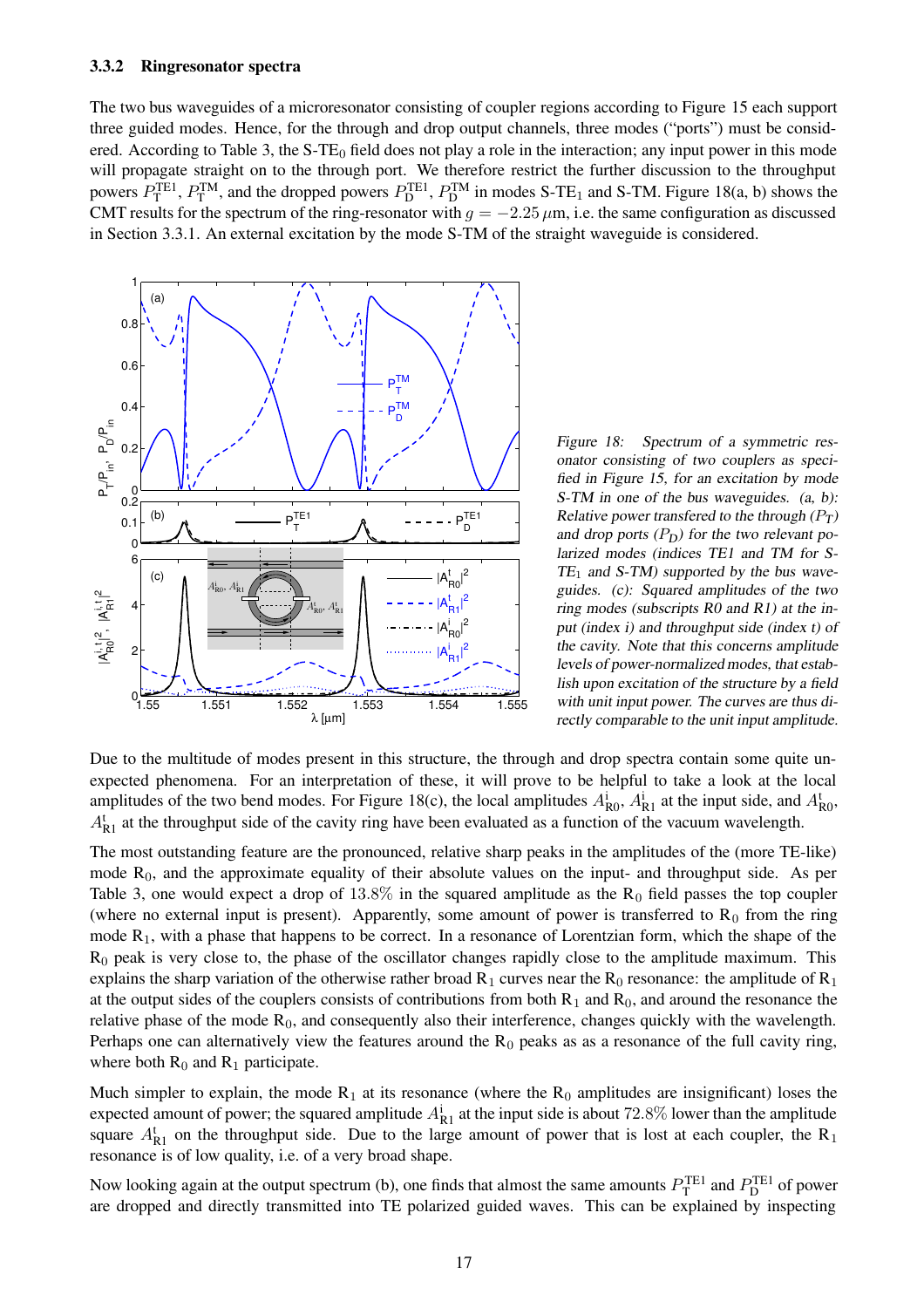Figure 18(c) and Table 3: only the ring mode  $R_0$  couples significantly to S-TE<sub>1</sub>, hence the shape of the  $R_0$ -peak in (c) corresponds directly to the peaks in  $P_{\text{T}}^{\text{TE1}}$  and  $P_{\text{D}}^{\text{TE1}}$  in (b).

According to Table 3, the straight waveguide mode S-TM interacts with both ring modes, though much more significantly with  $R_1$ . However, at resonance the power in  $R_0$  is relatively large, and it can influence the S-TM output significantly in these wavelength ranges. This is indeed what we see; the main shape of both the through and the drop curves  $P_T^{TM}$  and  $P_D^{TM}$  is the broad response due to the ring mode  $R_1$ , modulated near the  $R_0$  resonance. The drop response  $P_D^{TM}$  mainly follows the  $A_{R_1}^t$  curve from Figure 18(c), though it falls much deeper on the righthand side of the  $R_0$  resonance; the values very nearly reach zero. This must be caused by the interaction with the  $R_0$  ring mode, either as a coincidental feature, or due to some mechanism that we are not aware of (in principle, all is hidden in the 16 complex coefficients of the coupler scattering matrix, and the two complex propagation constants of the cavity modes). Concerning the through response  $P_T^{TM}$ , one expects the zero level at the  $R_1$  resonance, since only  $R_1$  is present with non-negligible amplitude in this wavelength range. The near-to zero level in  $P_T^{TM}$  just to the left of the  $R_0$  resonance also seems coincidental, caused as it is by a complex interplay of three modes, but might also be explainable.

# **4 Conclusions**

An important task in the design of circular microresonators is the calculation of the scattering matrices of the couplers that connect the cavity internally and externally. We have presented a fully-vectorial 3-D frequency domain coupled mode theory formulation that provides these matrices in a fast and accurate way. Presuming the waveguide modes are precalculated, the speed of our (non-optimized) fully vectorial CMT implementation is comparable to a commercial semivectorial beam-propagation package. But in contrast to the BPM, the CMT formulation yields directly explicit values for all coefficients in the scattering matrices of the couplers, that allow to interpret the role of the individual bend and straight modes in the interaction between the cavity and the bus waveguides, as a basis for the subsequent resonator design. While the present implementation covers quite general structures composed of codirectional straight and circularly bent waveguides or curved interfaces, in principle also field solutions related to other, rather arbitrary permittivity profiles could serve as basis fields, as long as the field in the composite structure is adequately represented by the basis elements.

Within the underlying assumptions on the microresonator model (e.g. the neglect of reflections), accurate results can be expected for configurations where the CMT basis sets constitute adequate representations of the optical field in the coupler structure. The present examples and analogous 2-D calculations [14] show that the approach can master a (surprisingly) large range of problems, what concerns radiative basis fields and levels of refractive index contrast. Simulations of a multimode resonator with a disk-shaped cavity showed that a few whispering gallery modes are sufficient for a proper estimation of the resonator spectrum, as long as the bus waveguides are positioned outside or close to the rim of the disk. Here the approach allows to easily investigate a wide range of geometrical design parameters, for 3-D resonator structures with horizontal or vertical coupling.

For cases with low interaction strength we found that the interaction between the individual cavity modes due to the presence of the bus waveguides remains rather weak; one may view the multimode coupler as a concatenation of coupler segments, where in each coupler only one bend mode extracts power from the ongoing straight waveguide mode. By neglecting the cross-coupling coefficients between the cavity modes, i.e. by executing separate calculations with one bend field at a time, this observation allows to speed up the calculations considerably. Simulations of a structure that supports strongly hybrid ring modes (i.e. modes that are not nearly horizontally or vertically polarized) show that polarization effects may be important for the spectral response of the resonator. Still, the analytic information that is directly available in the coupled mode model is a key to an interpretation of the interesting and quite unexpected features in the spectrum.

# **Acknowledgments**

*This work has been supported by the European Commission (project IST-2000-28018, 'NAIS'). The authors thank E. van Groesen, H. J. W. M. Hoekstra, and the colleagues in the NAIS project for many fruitful discussions.*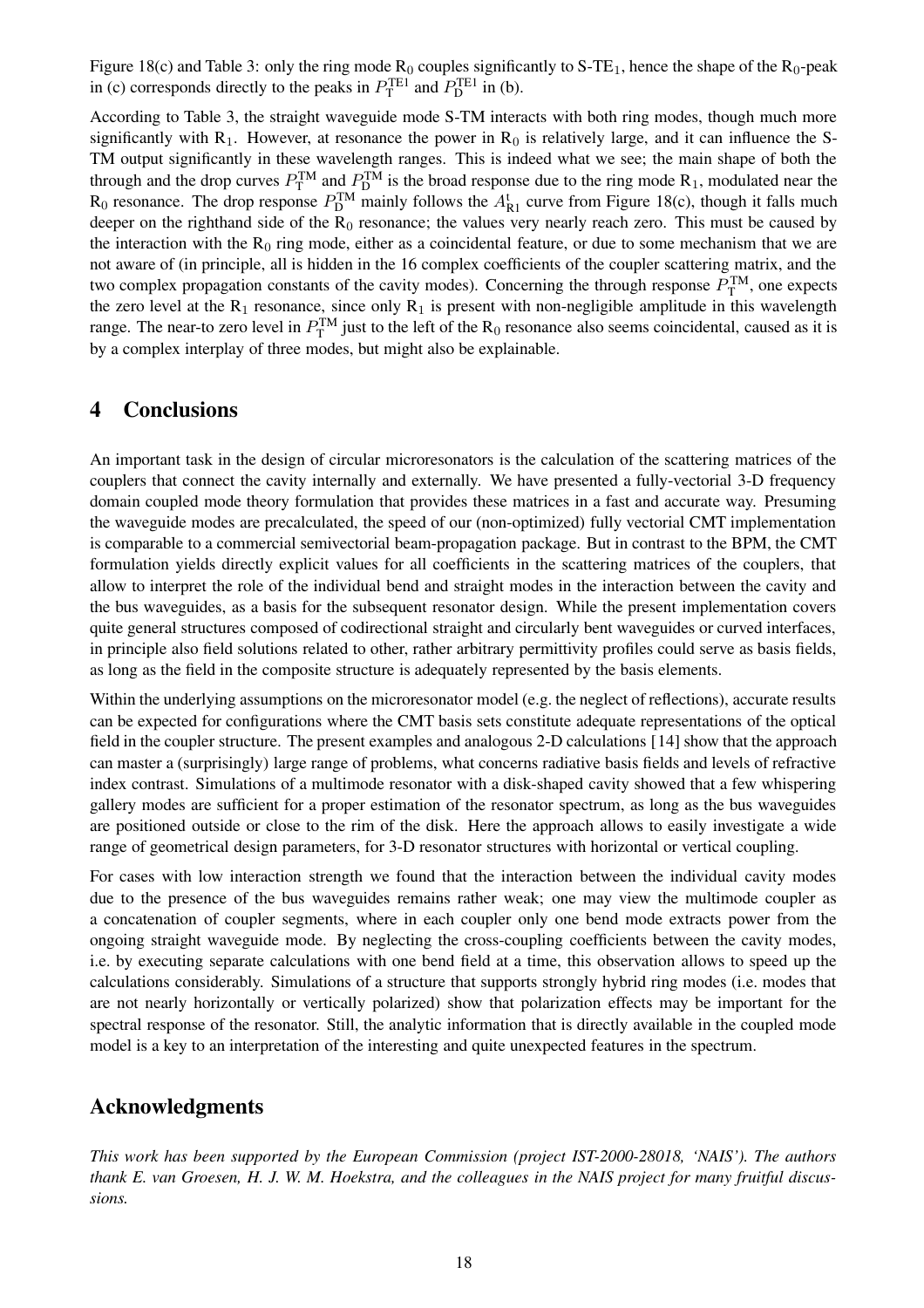## **References**

- [1] B. E. Little, S. T. Chu, H. A. Haus, J. Foresi, and J.-P. Laine. Microring resonator channel dropping filters. *Journal of Lightwave Technology*, 15(6):998–1005, 1997.
- [2] M. K. Chin and S. T. Ho. Design and modeling of waveguide-coupled single-mode microring resonators. *Journal of Lightwave Technology*, 16(8):1433–1446, 1997.
- [3] B. E. Little, S. T. Chu, W. Pan, and Y. Kokubun. Microring resonator arrays for VLSI photonics. *IEEE Photonics Technology Letters*, 12(3):323–325, 2000.
- [4] Next-generation active integrated optic subsystems, 2001-2004. Information society technologies programme of the European Commission, project IST-2000-28018, http://www.mesaplus.utwente.nl/nais/.
- [5] R. Grover, V. Van, T. A. Ibrahim, P. P. Absil, L. C. Calhoun, F. G. Johnson, J. V. Hryniewicz, and P.-T. Ho. Parallelcascaded semiconductor microring resonators for high-order and wide-FSR filters. *Journal of Lightwave Technology*, 20(5):900–905, 2002.
- [6] J. V. Hryniewicz, P. P. Absil, B. E. Little, R. A. Wilson, and P.-T. Ho. Higher order filter response in coupled microring resonators. *IEEE Photonics Technology Letters*, 12(3):320–322, 2000.
- [7] M. Bertolotti, A. Driessen, and F. Michelotti, editors. *Microresonators as building blocks for VLSI photonics*, volume 709 of AIP conference proceedings. American Istitute of Physics, Melville, New York, 2004.
- [8] D. J. W. Klunder, F. S. Tan, T. van der Veen, H. F. Bulthuis, G. Sengo, B. Docter, H. J. W. M. Hoekstra, and A. Driessen. Experimental and numerical study of SiON microresonators with air and polymer cladding. *Journal of Lightwave Technology*, 21(4):1099–1110, 2003.
- [9] B. E. Little, S. T. Chu, W. Pan, D. Ripin, T. Kaneko, Y. Kokubun, and E. Ippen. Vertically coupled glass microring resonator channel dropping filters. *IEEE Photonics Technology Letters*, 11(2):215–217, 1999.
- [10] D. J. W. Klunder, E. Krioukov, F. S. Tan, T. van der Veen, H. F. Bulthuis, G. Sengo, C. Otto, H. J. W. M. Hoekstra, and A. Driessen. Vertically and laterally waveguide-coupled cylindrical microresonators in  $Si<sub>3</sub>N<sub>4</sub>$  on  $SiO<sub>2</sub>$  technology. *Applied Physics B*, 73:603–608, 2001.
- [11] A. Taflove and S. C. Hagness. *Computational Electrodynamis: The Finite Difference Time Domain Method, 2nd ed.* Artech House, Norwood, MA, USA, 2000.
- [12] F. Schmidt. Computation of discrete transparent boundary conditions for the 2D Helmholtz equation. *Optical and Quantum Electronics*, 30(5/6):427–441, 1998.
- [13] M. Hammer. Quadridirectional eigenmode expansion scheme for 2-D modeling of wave propagation in integrated optics. *Optics Communications*, 235(4–6):285–303, 2004.
- [14] K. R. Hiremath, R. Stoffer, and M. Hammer. Modeling of circular integrated optical microresonators by 2-D frequency-domain coupled mode theory. *Optics Communications*, 2005. (submitted).
- [15] K. Mertens, B. Scholl, and H. J. Schmitt. New highly efficient polarization converters based on hybrid supermodes. *Journal of Lightwave Technology*, 13(10):2087–2092, 1995.
- [16] M. Lohmeyer. Vectorial wave-matching mode analysis of integrated optical waveguides. *Optical and Quantum Electronics*, 30:385–396, 1998.
- [17] L. Prkna, M. Hubálek, and J. Čtyroký. Field modelling of circular microresonators by film mode matching. *IEEE Journal of Selected Topics in Quantum Electronics*, 11(1):217–223, 2005.
- [18] D. G. Hall and B. J. Thompson, editors. *Selected Papers on Coupled-Mode Theory in Guided-Wave Optics*, volume MS 84 of *SPIE Milestone Series*. SPIE Optical Engineering Press, Bellingham, Washington USA, 1993.
- [19] C. Vassallo. *Optical Waveguide Concepts*. Elsevier, Amsterdam, 1991.
- [20] D. Marcuse. *Theory of Dielectrical Optical Waveguides, 2nd edition*. Academic Press, London, 1991.
- [21] K. Okamoto. *Fundamentals of Optical Waveguides*. Academic Press, SanDiego, 2000.
- [22] D. R. Rowland and J. D. Love. Evanescent wave coupling of whispering gallery modes of a dielectric cylinder. *IEE Proceedings, Pt. J*, 140(3):177–188, 1993.
- [23] B. E. Little, J.-P. Laine, and H. A. Haus. Analytic theory of coupling from tapered fibers and half-blocks into microsphere resonators. *Journal of Lightwave Technology*, 17(4):704–715, 1999.
- [24] J. A. Loaiza, D. J. W. Klunder, H. F. Bulthuis, M. Lohmeyer, Hoekstra H. J. W. M., and A. Driessen. Application of the coupled mode theory to the problem of coupling between bent and straight waveguides. IEEE/LEOS Benelux Chapter, Proceedings of the 5th Annual Symposium, Delft, 215–218, 2000.